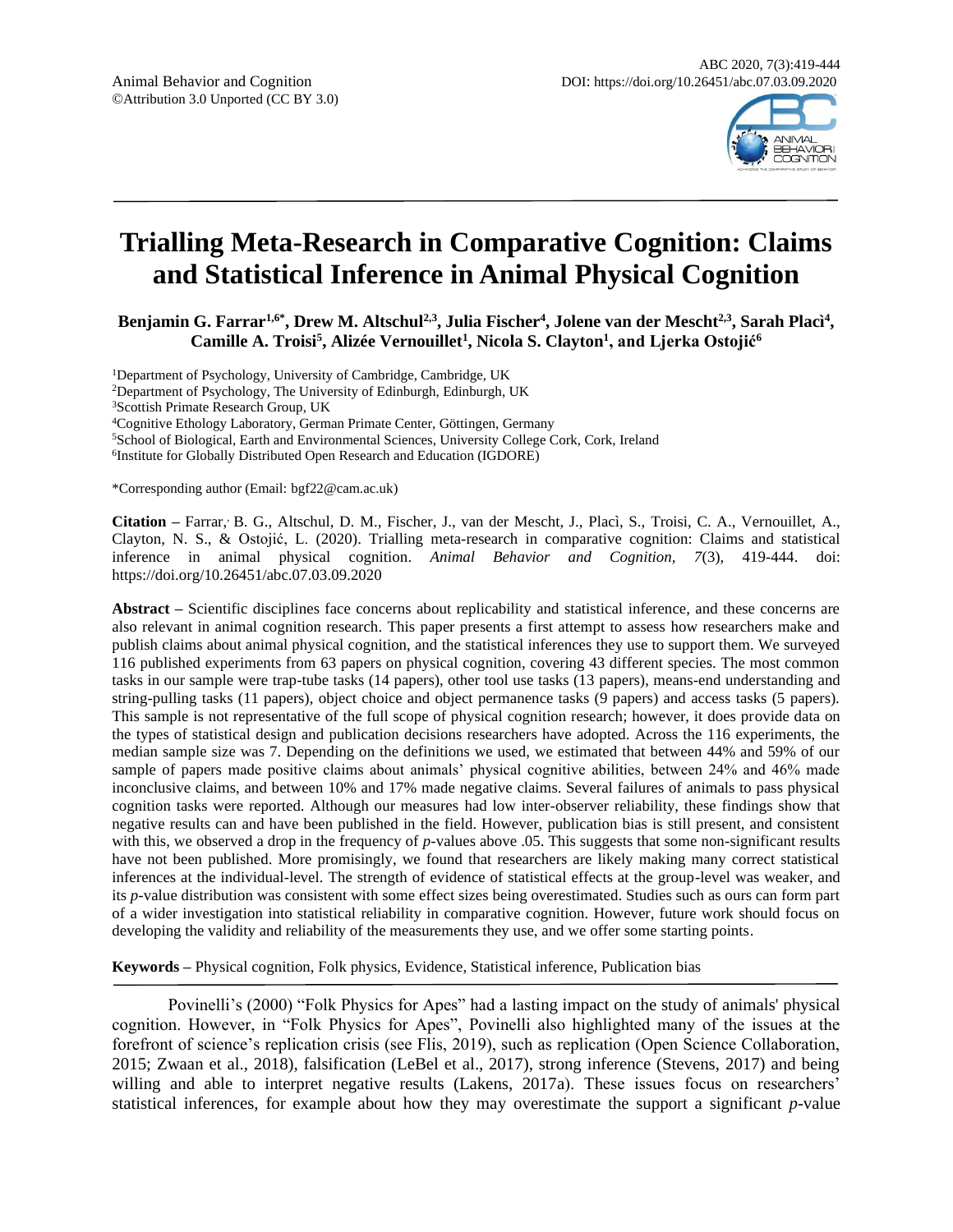gives for a given hypothesis (McShane et al., 2019). In contrast to statistical concerns, most criticism in animal physical cognition research has focused on construct validity, i.e., the extent to which tasks that researchers present to animals can provide diagnostic information on the cognitive processes that animals use (e.g., Ghirlanda & Lind, 2017; Hennefield et al., 2018). To date, there has been little assessment of the reliability and robustness of statistical inferences in the field. Motivated by the apparent success of meta-research projects in related fields, we conducted a preliminary assessment of statistical designs and reliability in a sample of animal physical cognition experiments.

# **Statistical Design**

# **Sample Size and Statistical Biological Unit of Interest**

Our first aim was to evaluate the statistical design of the experiments in our sample of animal physical cognition research, specifically the sample size and the biological unit of interest. Small samples can lead to two problems. First, small sample sizes are often cited as a cause of statistical designs with low statistical power (e.g. Button et al., 2013), leading to overestimated effect sizes that are difficult to replicate and a distortion of the truth concerning the literature (Cumming, 2008; Fiedler & Prager, 2018; Hedges, 1984). Second, small samples may poorly represent the researcher's overall target population, leading to over-generalized claims (Henrich et al., 2010; Hurlbert, 1984). However, research with small sample sizes has been used effectively throughout the history of comparative psychology. When experiments use many trials within each individual animal, their statistical tests can achieve high power to detect theoretically interesting effect sizes. This often occurs when researchers focus on the individual animal as the biological unit of interest, rather than the group (Smith & Little, 2018). In animal cognition research, the individual may be the most meaningful unit of analysis (Craig & Abramson, 2018): if an animal understands properties of the physical world, effects will manifest within this individual, but not necessarily at the level of the group. For example, when learning the trap tube task in Povinelli's original work, Megan the chimpanzee was correct on  $80/100$  trials, ( $p = .000000000135$ ); no other chimpanzee performed significantly above chance. As a result of these inter-individual differences, it would have made little sense to focus exclusively on the group. Although the group response is interesting, the most informative analyses will also examine effects at the level of the individual (for example by performing tests within each animal, or by building models with both group and individual effects). The first aim of our project was therefore to characterize the biological unit of interest (individual or group, or both) of the statistical analyses in each paper and the sample size that the researchers tested. This approach provided a basic description of the statistical designs used in our sample.

#### **Publication Bias and Statistical Reliability**

Our second aim was to collect data on three indicators of statistical reliability and publication bias, namely, i) the prevalence of positive claims, which can be an indirect measure of publication bias, ii) the distribution of reported *p*-values, which can give clues to the overall strength of evidence that researchers are generating against null hypotheses, and, iii) the proportion of animals "passing" any given test, which can indicate the robustness of statistical conclusions across individuals. These three measures provide data about the reliability of research findings in physical cognition; if the literature has a large publication bias, or contains many just-significant *p*-values (i.e., around the alpha = .05 threshold), it will likely hold that these findings are difficult to replicate. Similarly, when only a small proportion of animals pass any given test of physical cognition, replication studies may "fail" because they miss these individuals in their samples.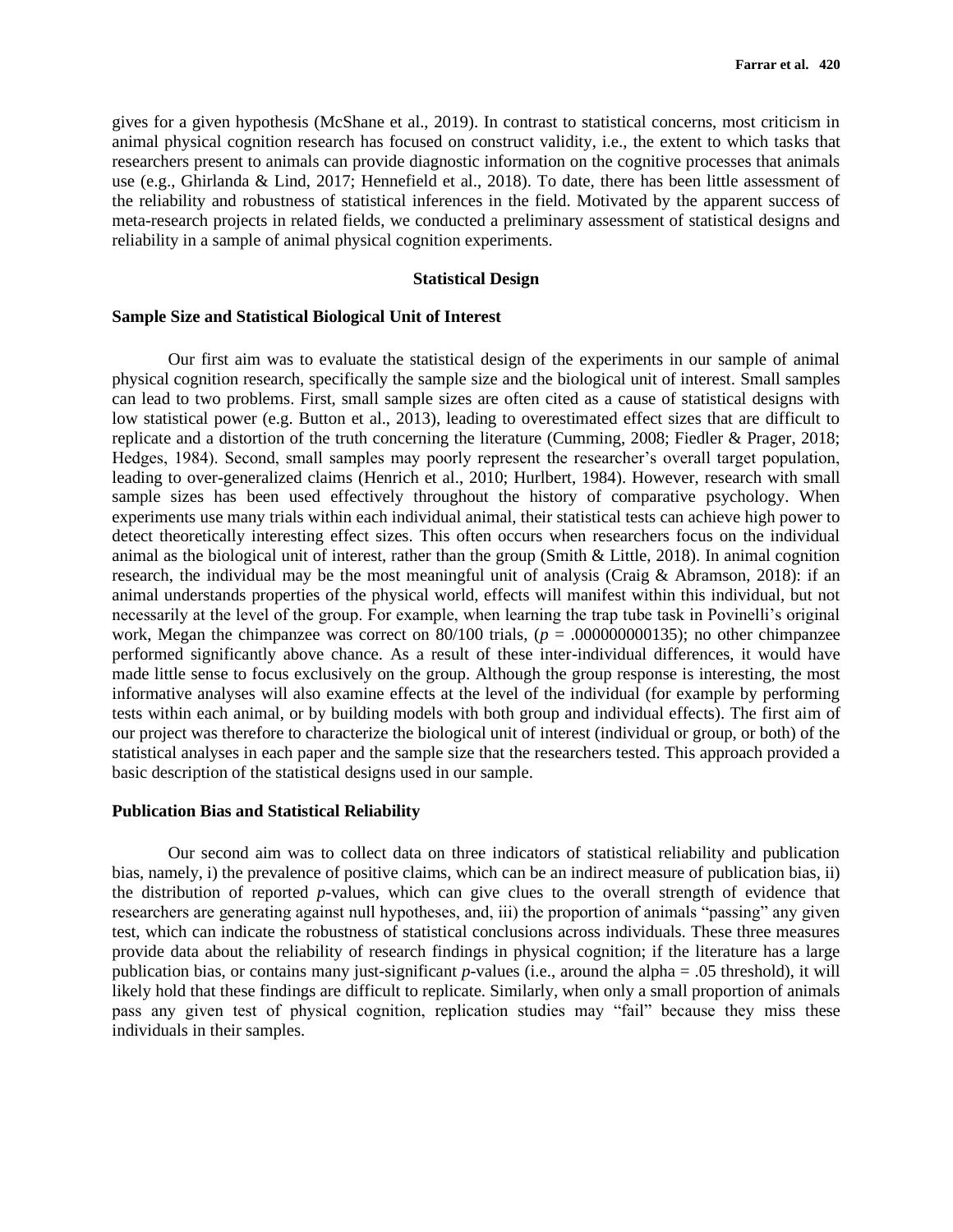## **Prevalence of Positive Claims**

Publication bias leads to a literature filled with overestimated effect sizes (Hedges, 1984; Sterling, 1959), and facilitates the canonization of false facts (Nissen et al., 2016). To assess the severity of publication bias across scientific fields, researchers have investigated whether the literature contains an "excess" of positive results. This assumes that if a literature is filled exclusively with positive results, there are likely some unpublished negative findings, too. In one such study, Fanelli (2010) reported that just over 90% of a sample of psychology and psychiatry papers that contained the phrase "test\* the hypothes\*" reported support for the hypothesis under investigation, suggesting that many studies that did not support certain hypotheses were unpublished. However, the presence of publication bias in comparative psychology has largely been unstudied, which we aimed to examine in animal physical cognition research.

# **P-Value Distributions and Evidential Strength**

*p*-value distributions offer a window into the statistical reliability of a research field. First, if a set of studies have power to detect a predicted effect size, which turns out to be approximately true, the *p*value distribution from across these studies will be right-skewed, i.e., there will be more *p*-values in the interval 0 to .01, than in the interval .01 to .02, and more in this interval than between .02 and .03, and so forth. In contrast, the *p*-value distribution of a body of research examining false effects will be uniformly distributed, for most tests (Simonsohn et al., 2014). Comparing the shape of a research body's *p*-value distribution to the shape of *p*-value distributions expected under different conditions therefore provides some information about the strength of evidence against null hypotheses (Lakens, 2017b; Simonsohn et al., 2014). Second, *p*-value distributions can offer a perspective on publication bias and false-positive inflating analysis practices. If the number of *p*-values reported just below .05 is disproportionally higher in the literature than the number of *p*-values reported just above .05, this suggests that either some *p*values have been coerced into falling below the significance threshold, or that effects above the significance threshold have not been published. We therefore recorded the *p*-values supporting the main claims in our sample of physical cognition research to provide data on the strength of evidence against null hypotheses across this body of research.

# **Proportion of Animals "Passing" a Test**

Finally, we coded the number of animals reported to have "passed" each test of physical cognition, if such a test was performed. This number provides information on how generalizable certain individual-level effects are within the original sample, which may help to calibrate researchers' expectations about the likelihood of replicating effects in new samples.

# **Method**

The working introduction and methods for this paper were deposited before data collection at https://osf.io/3d9vh, and the final dataset and coding materials are available at https://osf.io/wkpeq/.

# **Paper Inclusion**

This project attempted to code information from 200 published experiments in animal physical cognition studies. Papers were found using a keyword search in Scopus. Papers with titles, abstracts and/or keywords containing the following keywords: "folk physics" OR "physical cognition" were searched, returning 167 results on 26th November 2019. An error in an earlier search meant we had expected over 600 results from this search, and after realizing that the search returned only 167 results,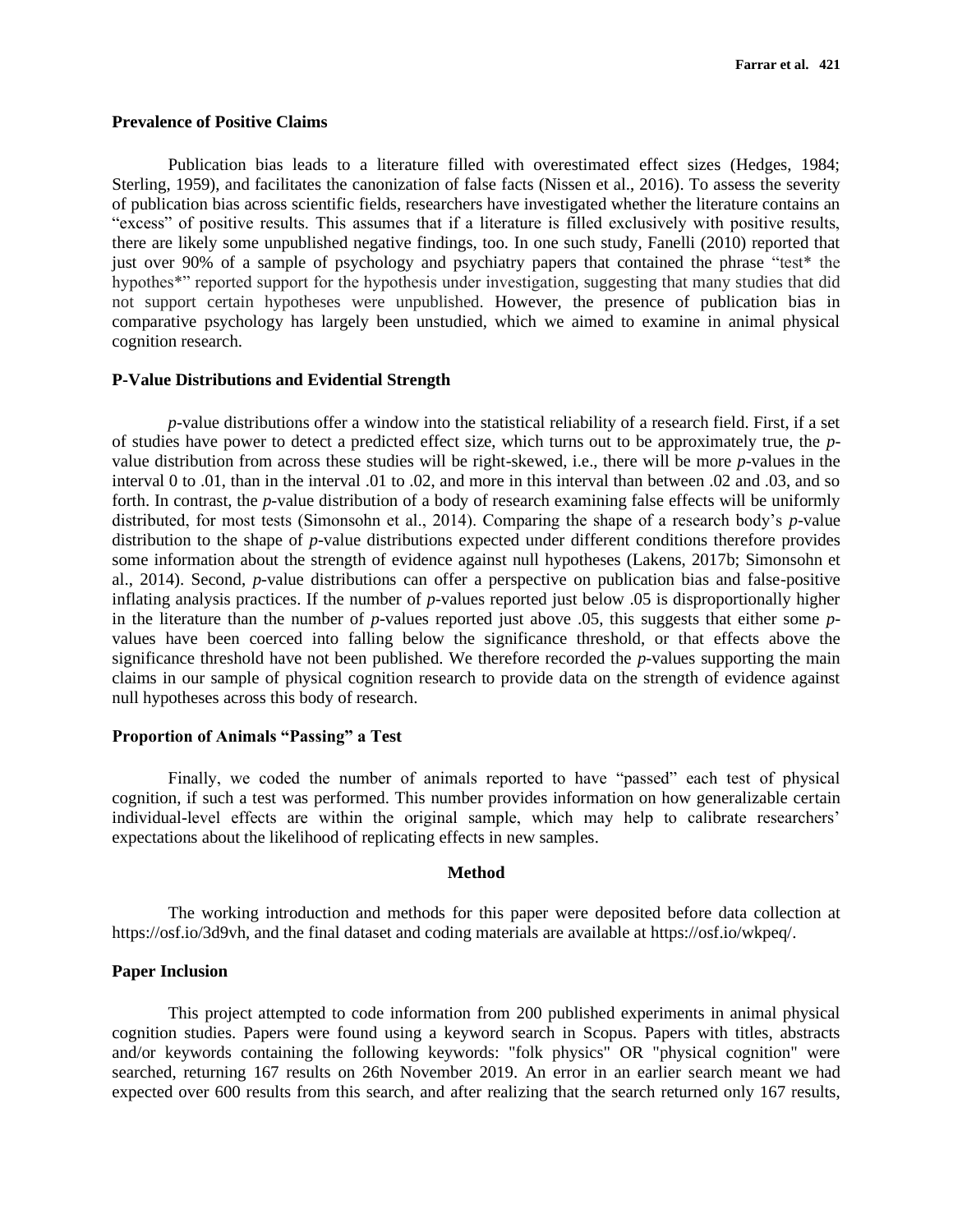we performed a further search for "trap-tube" OR "trap tube" OR "trap table" OR "trap-table", which returned a further 58 results. Papers were listed by 'relevance,' and the titles and abstracts of each paper were then screened for whether they fit our inclusion criterion: being a study of physical cognition in captive animals, which also included animals kept in captivity transiently for testing. For multiexperiment papers and papers with many different conditions, two experiments or conditions were randomly selected for coding, using the function 'sample' in R 3.6.3. This procedure was decided to give greater representation to common designs used in animal physical cognition studies, while minimizing the extent our analysis would be biased by overweighting certain studies.

Of the 167 papers from the first search, 60 were coded as fitting the inclusion criterion. An extra 12 non-duplicate experiments from the trap-tube/trap-table search fitted the criterion and were added to the sample. A second screen of the full papers then led to 9 more studies being excluded: 7 for containing experiments outside of physical cognition or being developmental or personality studies, 1 for inability to access the paper, and 1 for the paper not being written in English. Of the remaining 63 papers, 53 involved multiple physical cognition experiments, from which we randomly selected two experiments to be coded. This produced a total sample of 116 experiments from 63 papers. The 63 papers were published between 1994 and 2019, across 19 different journals. The journals with the largest number of papers in our sample were Animal Cognition (20), the Journal of Comparative Psychology (10), and Animal Behaviour (7). A complete reference list of the papers and journals included in this project can be found in Appendix A. There were 45 different species represented across the 63 physical cognition papers that we coded (Figure 1), with chimpanzees (8), New Caledonian crows (8), dogs (7), orangutans (6) and keas (6) being the most common.

#### **Figure 1**

*The Number of Papers Investigating Each Species or Family in Our Sample of Physical Cognition Papers*



*Note*. The sample consisted of behavioral experiments on captive animal physical cognition and was sampled using a Scopus search for "folk physics" OR "physical cognition," and a variety of trap-tube and trap-table combinations. If a species was in more than one paper, this number is given in brackets after the species; e.g., there were 8 papers that included chimpanzees in the sample, and two papers including goats.

The 63 papers contained different physical cognition tasks. Specifically: 14 papers used variants of the trap-tube task; 13 examined other forms of tool use; for example, testing the ability to select and use tools based on their properties or functionality; 11 examined animals' responses in means-end, contact and string pulling tasks; 9 papers examined animals' understanding about hidden objects, for example using object permanence, object-tracking and object choice tasks; 5 papers tested animals abilities to gain access to food; 3 papers used the physical tests from the Primate Cognition Test Battery; 3 papers used support problems; 2 papers examined how birds chose nest building material; 1 paper tested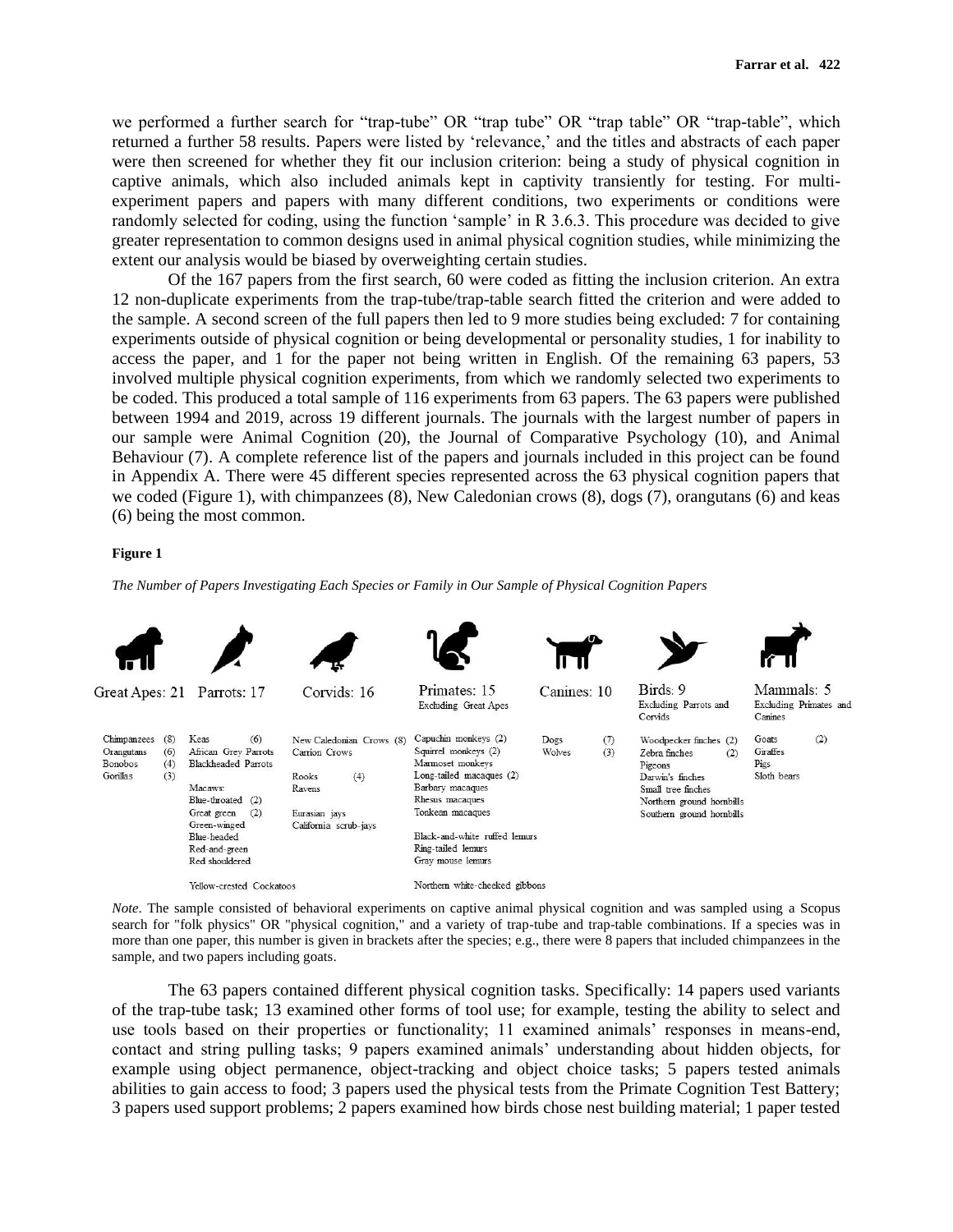dogs' understanding of solidity; 1 paper investigated tool manufacturing in crows; and 1 paper investigated both means-end understanding and tool use in lemurs.

Our sample is weakly representative of physical cognition research, and this sampling limits the ability of our analysis to characterize animal physical cognition research in general. Because of our search criteria, trap-tube and tool use studies are over-represented in our sample, some task formats are only represented once (e.g., water raising tasks), and some are not represented (e.g., violation of expectation tasks). Our sample is clustered around topics typically associated with "folk physics," focusing on how animals manipulate objects to gain access to rewards, whether they respond to features of the environment such as connectivity and gravity, or distinguish between functional and non-functional tools. The sample does not include experiments on spatial cognition, or numerical cognition.

# **Coding Protocol**

Two individuals coded each paper according to the protocol detailed below. An early version of the protocol was piloted on the first experiments of Povinelli's "Folk Physics for Apes" (no experiments from Povinelli's book were included in the analysis), and a second protocol was piloted on four nonphysical cognition studies. For each paper, the following features were coded:

- 1. *The main claim of the paper, coded from the abstract of each paper* Coders were asked to copy and paste the sentence(s), from the abstract, containing the main claim the authors made from each paper.
- 2. *Whether this claim was "positive", "negative" or "inconclusive."*
	- Coders were asked to decide whether each claim was "positive", "negative" or "inconclusive". We defined positive claims as asserting the presence of a more exceptional ability in the animal, a novel effect, or the animal "passing" a test, negative claims as asserting the absence of a more exceptional ability in the animal, or the animal "failing" a test, and all other claims were labelled inconclusive. In addition to these definitions, coders were provided with more information about what would constitute a positive claim, namely "whether the paper was claiming that the animals are 'clever' or passed some criterion of physical cognition." Alternatively, a positive claim could be a negative result in a control condition e.g., "the animal's performance could not be explained only by a simple rule"), and an inconclusive claim could involve a positive result in a control condition, e.g., "although the animal passed the test, its performance could be fully explained by a simple rule as shown in the control condition").
- 3. *The text of the primary group-level statistical inference made supporting the main claim, if applicable*

From the results section, or statistical analysis, coders were asked to copy the text of the group inference. Coders were asked to include the analysis that they thought was most central to the overall claim of the article, and to include any test statistics and *p*-values if they were present.

4. *The text of the primary individual-level statistical inference made supporting the main claim, if applicable. If multiple individual-level inferences were made supporting the main claim, we coded the first one presented.* 

Similarly, coders were asked to copy the text of the individual inference, if present, from the results section or statistical analysis. Coders were asked to include the analysis that they thought was most central to the overall claim of the article, and to include any test statistics and *p*-values if they were present. If there were multiple individual-level inferences supporting a main claim, e.g., three animals passed a test, coders were asked to copy the first presented (that still supported the main claim).

5. *The sample size*

Coders were asked to report the number of animals recruited for the test.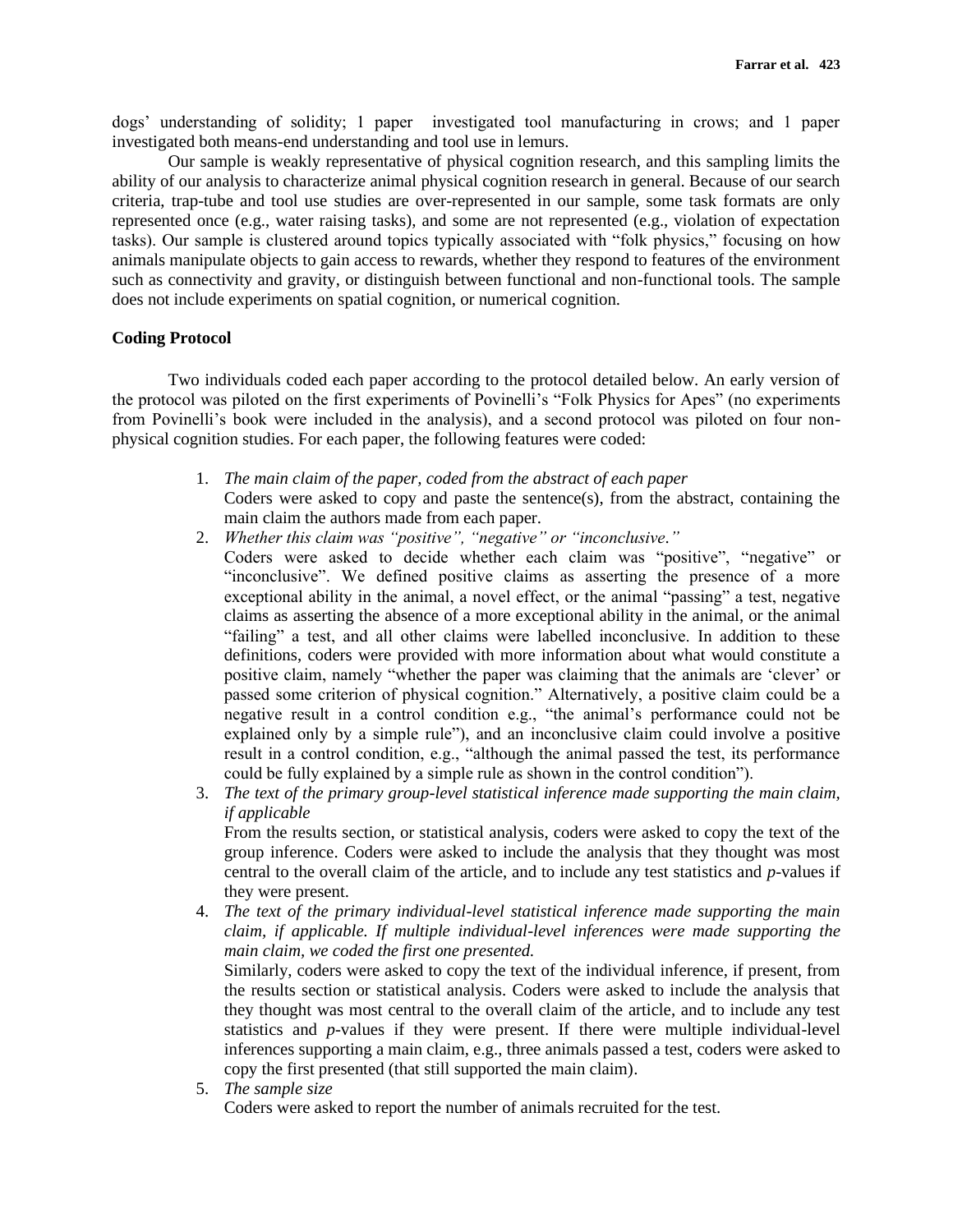6. *The number of animals "passing" a test, if applicable* This was performed only for experiments that had an individual-level statement, coders recorded how many animals "passed" the test in question.

From the reported group-level and individual-level inferences, one author (BGF) then extracted the exact *p*-values from the texts of the group- and individual-level statistical inferences that were coded. For 44 experiments where non-exact values were reported, e.g.,  $p < .05$ , we calculated them from the reported test statistics, if sufficient information was available. In four cases where an inequality was reported at a very low level, yet we did not have sufficient information to code the exact *p*-value, e.g., *p* < .00001 ( $N = 2$ ) and  $p < .001$  ( $N = 2$ ), we included these as equalities in our analysis. We additionally planned to assess how researchers interpreted non-significant *p*-values; however, we decided that the number of non-significant *p*-values that we coded (16) was insufficient for any robust analysis.

## **Coding and Reliability**

Coders were trained on four pilot studies, and any disagreement in this coding phase was used to refine the protocol. All 116 experiments of our final sample were double coded: BGF coded all of the experiments, and CAT, DA, JF and JvdM acted as second coders. Where there was disagreement between the double-coded items, this was resolved by a third coder by reference to the same coding protocol (AV, LO and SP). For all disagreements, the third coder's decision was used in the final dataset, and in the three cases where the third coder's decision disagreed with both the first and second coder, the third coder's choice was retained after discussion with BGF. For the three variables that were coded by copying and pasting text, these were coded as agreeing if there was substantial overlap between the content of both coders, decided by BGF. This changed from the criteria we archived in our working methods, which was that the coders agreed if 50% of the text overlapped. We changed this criterion as the coders often varied in how much text they included, despite focusing on the same claim or inference.

# **Analyses**

We first present descriptive data and visualizations of the following information: the distribution of species and groups from our sample, the sample sizes across the experiments, the frequency of positive and negative claims, the frequency of group-level and individual-level inferences, and *p*-value distributions for both group-level and individual-level inferences. We then use these data to explore the types of claims and strength of statistical inferences present in the animal physical cognition literature. We do the latter by qualitatively comparing the *p*-value distributions of the group-level and individuallevel data with simulated distributions from researchers studying only true statistical effects with 80% power, or studying zero true effects, i.e., 5% power (for simulation details, see Appendix B). We make only qualitative conclusions from these data due to their non-independence and uncertainty about the theoretical *p*-value distributions under the different hypothetical scenarios (80% power, 20% power and 5% power). We explain this uncertainty in the Discussion section, as seeing the data first can help illustrate the limitations of the analysis.

#### **Results**

#### **Coding Reliability**

The first two coders agreed on 56 out of 63 (89%) claims from each paper's abstract, Cohen's kappa *=* .89, and agreed on 38 of 63 (60%) of their levels, i.e., whether the claims were positive, negative or inconclusive. This agreement rate was slightly lower than anticipated; however, all but two of the disagreements occurred when one of the coders labelled a claim "inconclusive" and the other labelled it as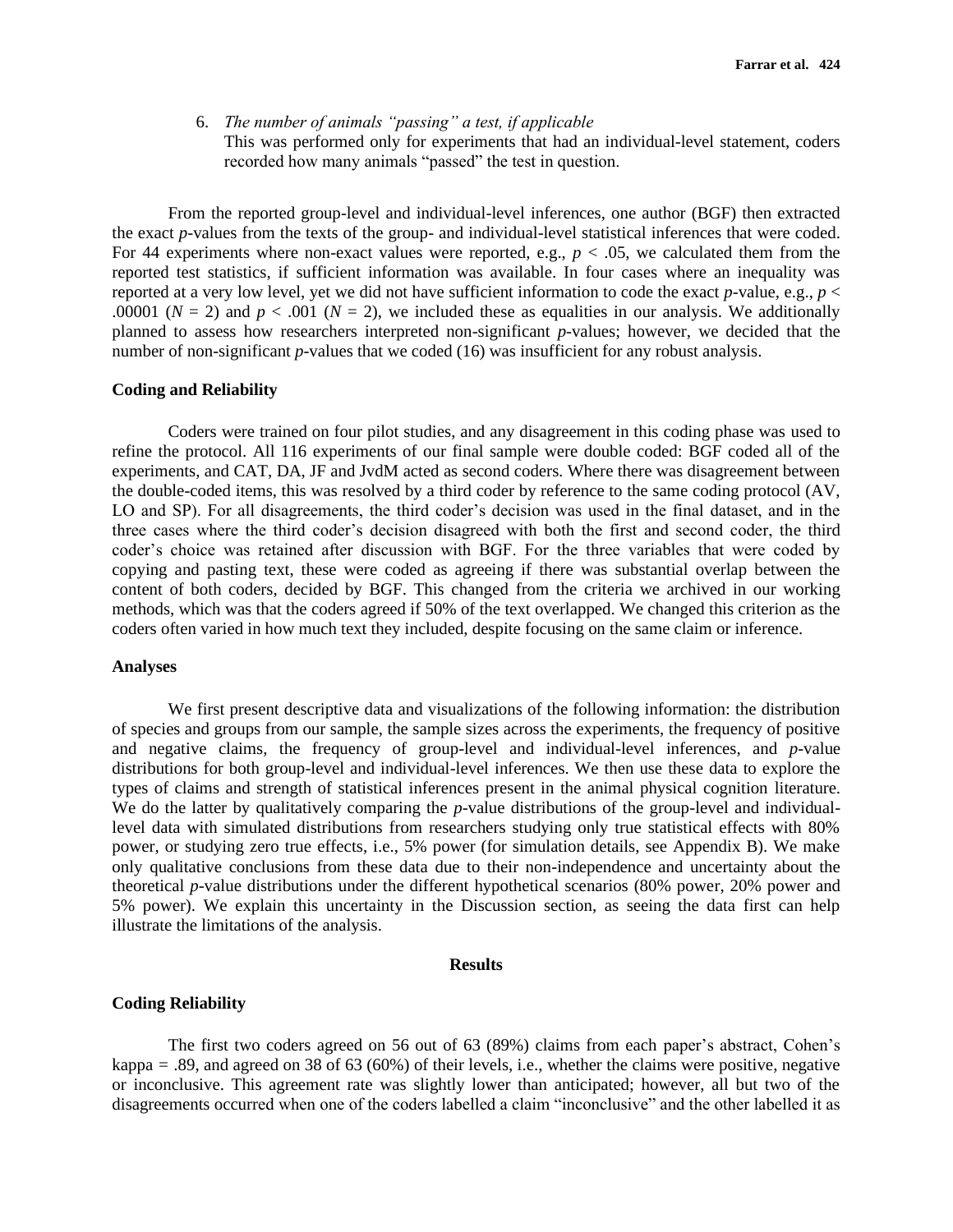either "positive" or "negative." Accounting for the ordinal structure of the data, in which a disagreement between "positive" and "negative" is more severe than a disagreement between "positive" or "negative" and "inconclusive", Cohen's kappa<sub>weighted</sub> = .47. Coders agreed on 45 of 75 (60%) group-level inferences, Cohen's kappa *=* .60, and 63 of 93 (68%) individual-level inferences, Cohen's kappa *=*.68. Sample sizes were coded equally in 103 of 116 experiments, Cohen's kappa *=* .89, and the number of animals passing each test was agreed in 56 of 94, Cohen's kappa *=* .59. All disagreements were then resolved by a third coder to produce the dataset we used in the analysis.

The inter-rater agreements for the group-level inferences, individual-level inferences, and claim levels were lower than anticipated. For the group-level and individual-level inferences, we performed our *p*-distribution analyses twice. Our primary analysis was performed on the inferences that both coders agreed with, or that the third coder decided on in cases of disagreement. Our robustness analysis used the inferences that both coders agreed on, and the inference that the third coder did not select in cases of disagreement (unless one of the original coders made a clear error, i.e., sometimes a coder would label an individual-level statistical test as a group inference, which BGF excluded from the robustness analyses). Perhaps more concerning was the lower inter-rater agreement for the claim level (60%). The following four reasons could explain this: i) our definitions being ambiguous and hence some claims being difficult to fit to them, ii) individual coders have response biases, iii) agreement on what the definitions mean but genuine disagreement on how to characterize the papers, and iv) typographical errors.

To investigate this further, we asked the original coders to recode all 63 claims (the claims in which both original coders agreed, or the claim which was decided by the third coder). Six coders (BGF, AV, CAT, JvdM, LO, SP) completed the re-coding. Between these six coders, the 15 inter-rater agreements, i.e., all possible pairings of coders, were, in percent: 51, 62, 64, 67, 68, 68, 68, 68, 68, 70, 71, 73, 76, 76 and 84. On average (median = 68%) this is slightly higher than the original 60%, and higher than chance (33%). This slightly higher agreement is likely due to the coders all having the same claim sentences to code, whereas in the original protocol, main claims were coded differently in 11% of cases. From this round of coding, we labelled the claims as positive, negative and inconclusive if most of the coders (4 or more out of 6) chose one of the three categories. Claims in which at least 3 coders chose inconclusive and 3 or less chose positive or negative were labelled as inconclusive. Figure 2 visualizes the inter-rater agreement; the 63 claims are presented sequentially along the x-axis, such that one column displays each coder's decision for that claim. The red dashed line in Figure 2 shows how these claims were separated (negative leftmost, inconclusive center, positive rightmost). Our original coding ( $n = 2$ ) coders and a third coder for disagreements) produced 14 negative, 10 inconclusive and 39 positive claims, and the second coding  $(n = 6$  coders) produced 11 negative, 15 inconclusive and 37 positive claims. The overall agreement, concerning the final classification of claims of "positive", "negative" or "inconclusive", between the two rounds was 86%.

Figure 2 shows that most of the coders agreed on most of the claims, and when they did not, the disagreements centered on whether a claim should be labelled as inconclusive or positive, or inconclusive or negative. This suggests that a more continuous measure of claim levels might be useful in future research. Individual response biases also played a role: Coders One and Five (blue circles, green squares), preferred to code claims as more positive, whereas Coders Two and Four (blue triangles, blue crosses) were more likely to respond with inconclusive rather than positive. Overall, we feel this level of interrater agreement is acceptable for our purpose of categorizing claims. However, perhaps more important was that our original definitions were vague. To assess the effects of vague definitions on the findings, we provided the same 6 coders with more specific definitions and example sentences, and again asked them to recode the 63 claims. For this round, which occurred one to two weeks after the previous round, the instructions given to the coders were as follows:

Positive and negative claims will make a general statement about the cognitive abilities, processes or behavior displayed by the animals. Specifically: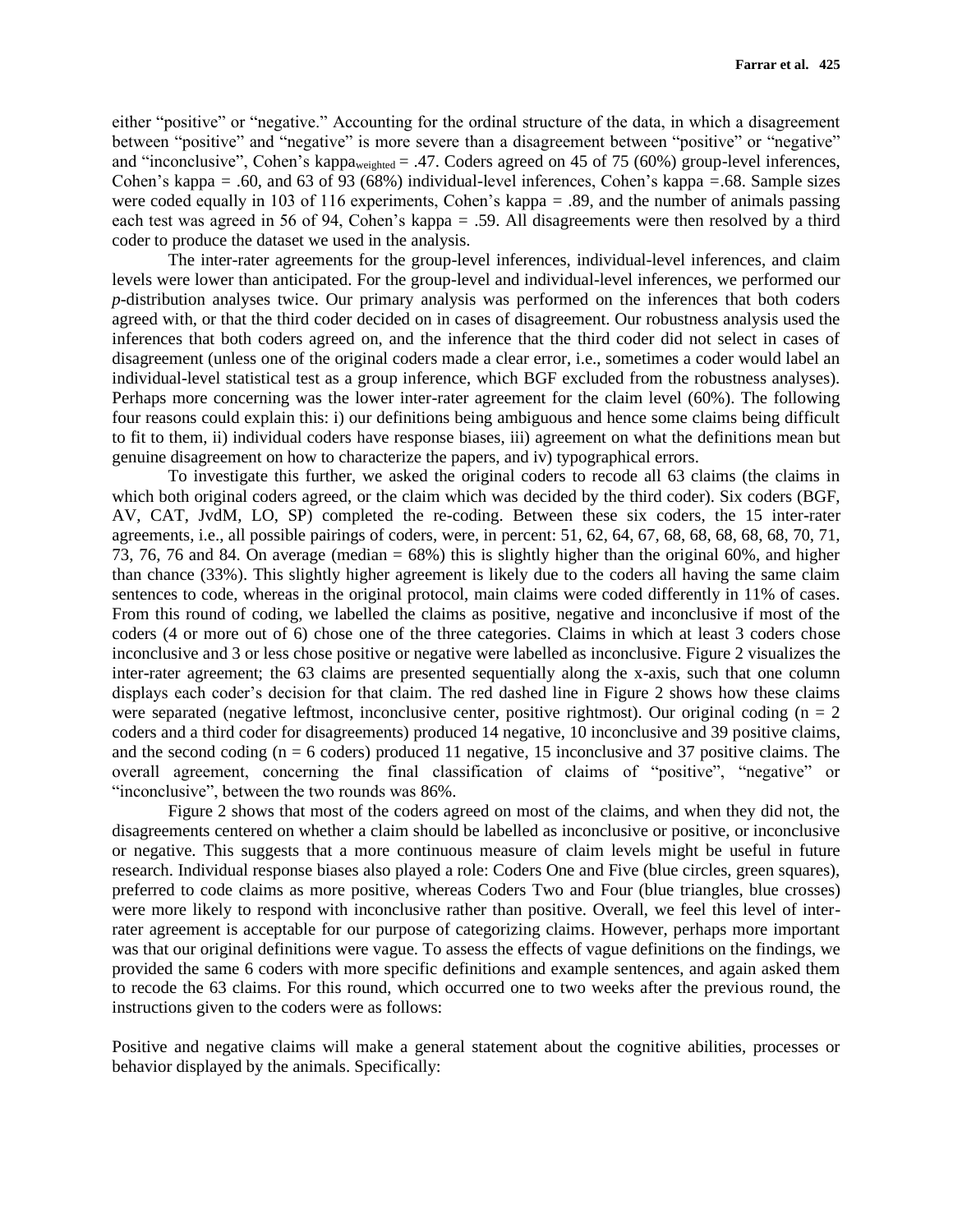Positive claims will include, but are not limited to, general statements about animals: having a certain cognitive ability; being able to pass a test; any claimed discovery of the processes animals use when passing a test (excluding "lower-order" processes); or confirmation of a general hypothesis. For example:

Our results suggest that…

The animals understand physical causality The animals understood the causal structure of the task The animals are readily capable of passing the task The animals used a two-step procedure to pass the task, first assessing the causal structure and then selecting the most appropriate tool Domestication has improved physical cognition in the animals The animals used X process to complete the task (where X process is not better categorized by the definitions for negative or inconclusive)

#### **Figure 2**

*Inter-rater Agreement When All 63 Claims Were Re-coded by 6 Coders Using the Original Coding Criteria*



*Note*. The 63 papers are presented sequentially along the x-axis and each coder's decision is presented on the y-axis (Positive, Inconclusive, Negative). Papers with most negative ratings are presented on the left-hand side, and papers with the most positive ratings are presented on the right. The red dashed lines indicate what category a particular paper was coded as when all the coders' responses were taken into account: papers were coded as 'Negative' (leftmost) or 'Positive' (rightmost) when at least 4 coders coded it as falling into that category, and papers were coded as 'Inconclusive' (center) when the number of coders coding the paper as either positive/negative or inconclusive was equally split, (i.e., 3 coders in each category).

Negative claims will include general statements about the physical cognitive inability of animals, or their inability to pass a task and this not being caveated by an alternative explanation (such cases – where the inability is caveated – will typically be "inconclusive" and covered in a different category), or general evidence against a hypothesis. For example:

Our results suggest that…

The animals do not understand physical causality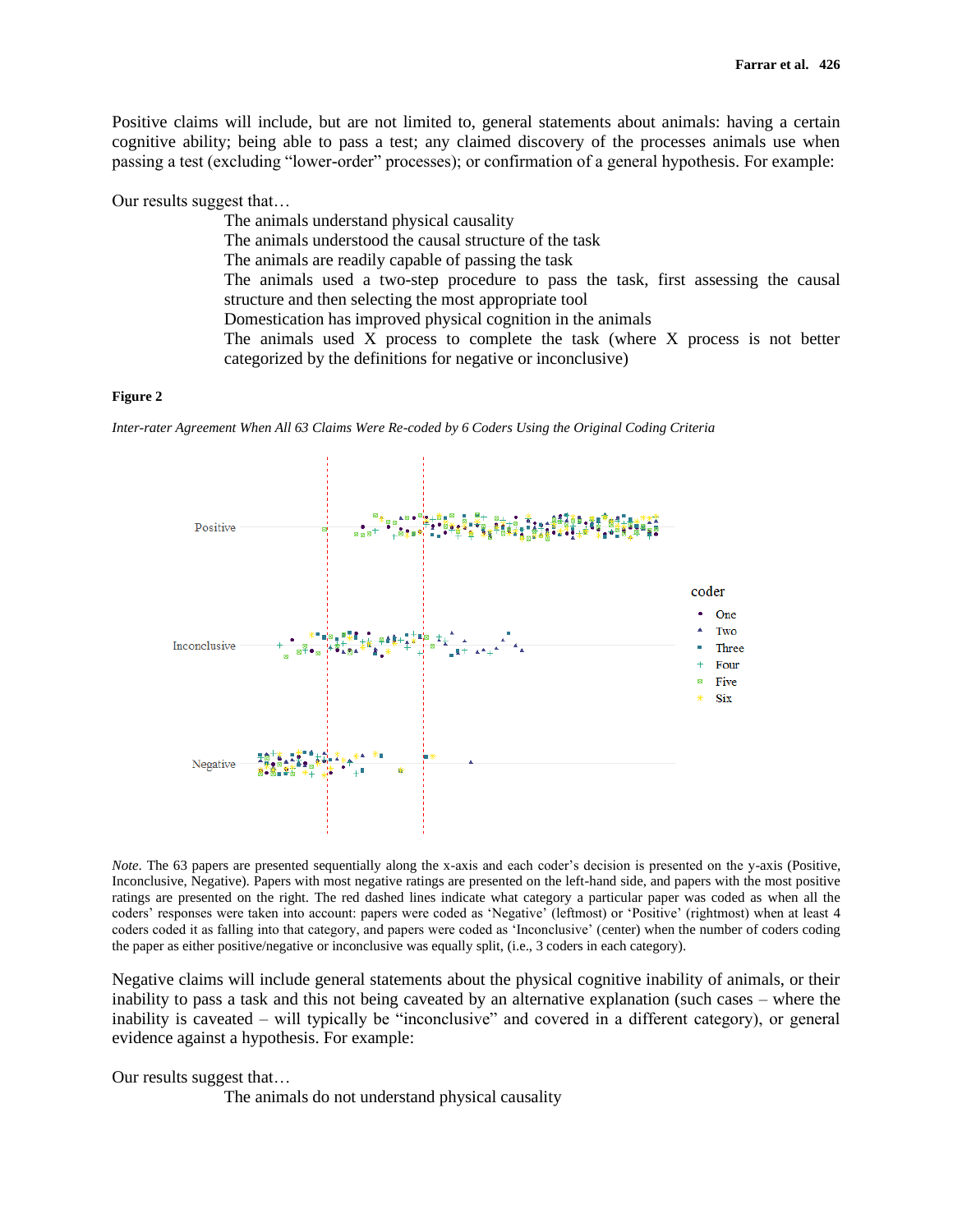The animals did not understand the causal structure of the task The animals might not be capable of passing the task Suggesting that domestication has not improved physical cognition

Inconclusive claims will either not make strong epistemic statements but point to task specific confounds or task specific alternative explanations, OR they will report/refer to mixed evidence, i.e., some positive and some negative results OR a failure to confirm or disconfirm a hypothesis. For example:

> Even though the animals passed the test, this likely did not require a causal understanding Even though the animals passed the test, they likely achieved this through a simple rule The animals may have understood some, but not all, of the physical properties of the task, and this was inconsistent between individuals.

Using the specific definitions, inter-rater agreement was comparable to the original definitions used: 54, 56, 65, 65, 67, 67, 68, 70, 71, 71, 73, 73, 79, 86. However, the new definitions produced fewer positive (28) or negative (6) claims, and more inconclusive (29) claims (Figure 3). The overall agreement, concerning the final classification of claims of "positive," "negative" or "inconclusive," between this second round and the original coding 70%. This discrepancy is largely accounted for by the increase in inconclusive claims under the new definitions. Interestingly, coders' response biases were somewhat consistent across the two sets of definitions: Coders One and Five were again more likely to code claims as positive than the others, and Coder Two more likely to respond with inconclusive rather than positive.

#### **Figure 3**

*Inter-rater Agreement When All 63 Claims Were Re-coded by 6 Coders Using More Specific Coding Definitions*



*Note*. The 63 papers are presented sequentially along the x-axis and each coder's decision is presented on the y-axis (Positive, Inconclusive, Negative). Papers with most negative ratings are presented on the left-hand side, and papers with the most positive ratings are presented on the right. The red dashed lines indicate what category a particular paper was coded as when all the coders' responses were taken into account: papers were coded as 'Negative' (leftmost) or 'Positive' (rightmost) when at least 4 coders coded it as falling into that category, and papers were coded as 'Inconclusive' (center) when the number of coders coding the paper as either positive/negative or inconclusive was equally split, (i.e., 3 coders in each category).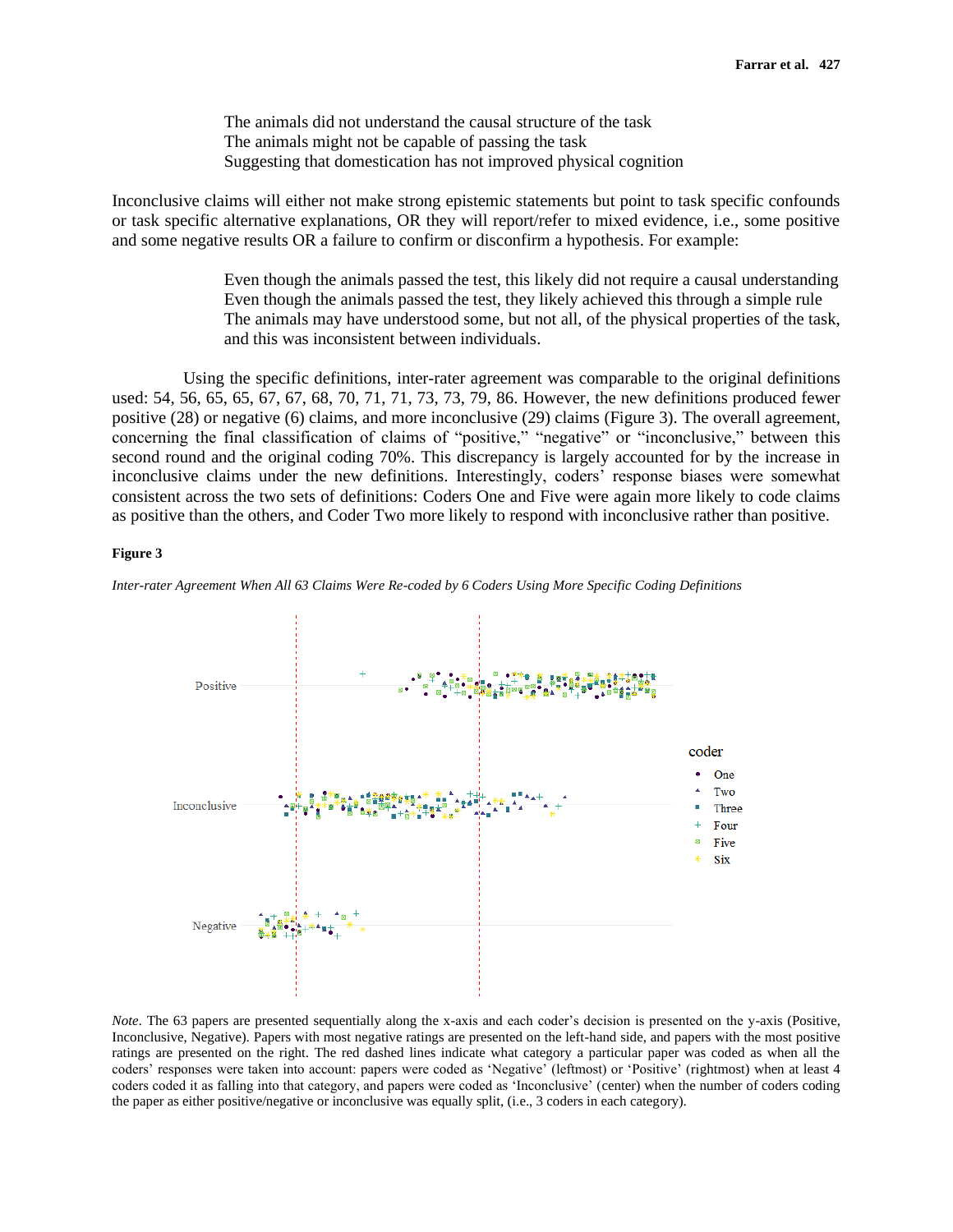Even though we were unable to increase our inter-rater agreement by providing more specific definitions, across the two rounds of coding, a relatively clear pattern emerged: some claims were clearly positive, some clearly negative and many intermediate. The intermediate claims, which we labelled "inconclusive" appeared continuously distributed. Some inconclusive claims were more "negative," and others were more "positive," and coders tended to agree when this was the case. Examples of these claims are presented in Table 1. Next, we present the results of our analyses.

# **Table 1**

*Examples of how Claims were Coded from Our Papers Across Two Rounds of Coding by 6 Individuals*

| <b>Claim level category</b>                                                  | <b>Example</b>                                                                                                                                                                                                                                                                                                                                                                                                |
|------------------------------------------------------------------------------|---------------------------------------------------------------------------------------------------------------------------------------------------------------------------------------------------------------------------------------------------------------------------------------------------------------------------------------------------------------------------------------------------------------|
| Positive                                                                     | "The results indicate that kea are capable of assessing the spatial means-end relationships of this<br>problem spontaneously and in a way that is comparable with primates." (Auersperg et al., 2009)<br>"Our results showed that tool-use training enhances mean performance in the physical cognition<br>domain, i.e. the understanding of spatial relations, numerosity and causality." (Tia et al., 2018) |
| Positive (Original<br>Definitions); Inconclusive<br>(Revised Definitions)    | "Our subjects attended to at least two of the three tool features, although, as expected, the location<br>of the hook was of paramount importance." (St Clair & Rutz, 2013)                                                                                                                                                                                                                                   |
| Inconclusive                                                                 | "These data are consistent with the idea that apes may possess some specific causal knowledge of<br>traps but may lack the ability to establish analogical relations between functional equivalent tasks."<br>(Martin-Ordas et al., 2008)                                                                                                                                                                     |
|                                                                              | "Both species [dogs and wolves] succeeded the visible displacement tasks but failed the invisible<br>displacement problem." (Fiset & Plourde, 2013)                                                                                                                                                                                                                                                           |
| Negative (Original<br>Definitions);<br>Inconclusive (Revised<br>Definitions) | "Bonobos did not demonstrate an understanding of contact but showed more individual variation,<br>attending to the positions of the food, disk, and stick." (Helme et al., 2006)                                                                                                                                                                                                                              |
|                                                                              | "With the trap-tube task, we assessed whether the monkeys understood the cause-effect relation<br>between their behavior and the outcome. The performances of the 4 subjects indicate that they did<br>not take into account the effects of their actions on the reward." (Visalberghi & Limongelli, 1994)                                                                                                    |
| Negative                                                                     | "Nevertheless, all 28 subjects failed to solve this task spontaneously, and showed no evidence of                                                                                                                                                                                                                                                                                                             |
|                                                                              | learning across 50 trials. Our results therefore call into question the earlier suggestion that dogs<br>have, or can acquire, an understanding of the solidity principle." (Müller et al., 2014)                                                                                                                                                                                                              |

#### **Sample Sizes and Biological Units of Interest**

In our sample, the sample sizes ranged from 1 to 56, with a median of seven individuals (Figure 4). Eight of the experiments testing fewer than five individuals were transfer tasks. There was some evidence of species-specific differences in sample sizes, for example all corvid studies had a sample size of fewer than 10 individuals, whereas studies with canines and non-great ape primates sometimes had larger samples, for example over 50% of canine studies tested  $>$  25 animals. Across the 116 experiments, 40 experiments included both group- and individual-level inferences in support of their claims, 28 used only group-level inferences and 48 only individual-level inferences.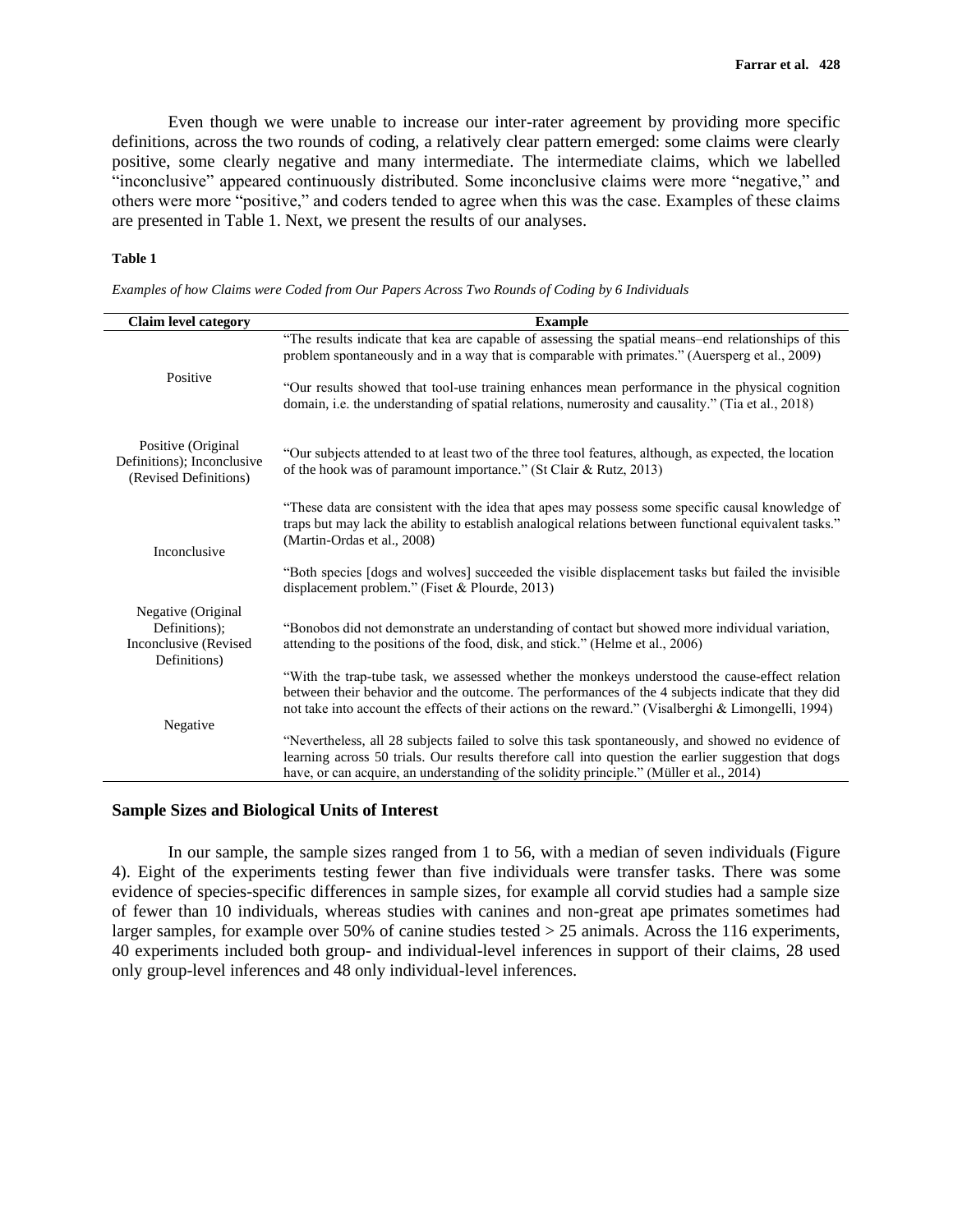*The Distribution of the Total Sample Sizes from Each Experiment of Our Sample of Physical Cognition Experiments*



#### **Claims**

From our two coding rounds in which six individuals coded each claim, we found that between 28 and 37 of the 63 papers (44 - 59%) made positive claims. Between 6 and 11 (10 - 17%) papers made negative claims, and between 15 and 29 (24 - 46%) papers made inconclusive claims. Table 2 shows how these figures vary across groups, and although our sample size is small, corvids and great apes have the largest proportion of positive claims.

#### *P-***values**

From the 68 group-level inferences, we had sufficient information to extract 58 exact *p*-values, of which 46 were  $\lt$  0.05. From the 88 individual-level inferences, we had sufficient information to extract 49 exact *p*-values, of which 41 were < .05. The density distributions of these significant *p*-values are plotted in Figure 5, alongside simulated distributions from research with 80% power to detect a true effect ("80% power simulation", uppermost plot), research with 20% power to detect a true effect ("20% power simulation", second from top), research where all null hypotheses were true ("False positive simulation", third from top).

Both the group- and individual-level statistical inferences have the largest density of *p*-values between 0 and .01, providing evidence of correct rejections of H0. This pattern is clear for the individuallevel inferences, which is consistent with research performed at relatively high power. Similar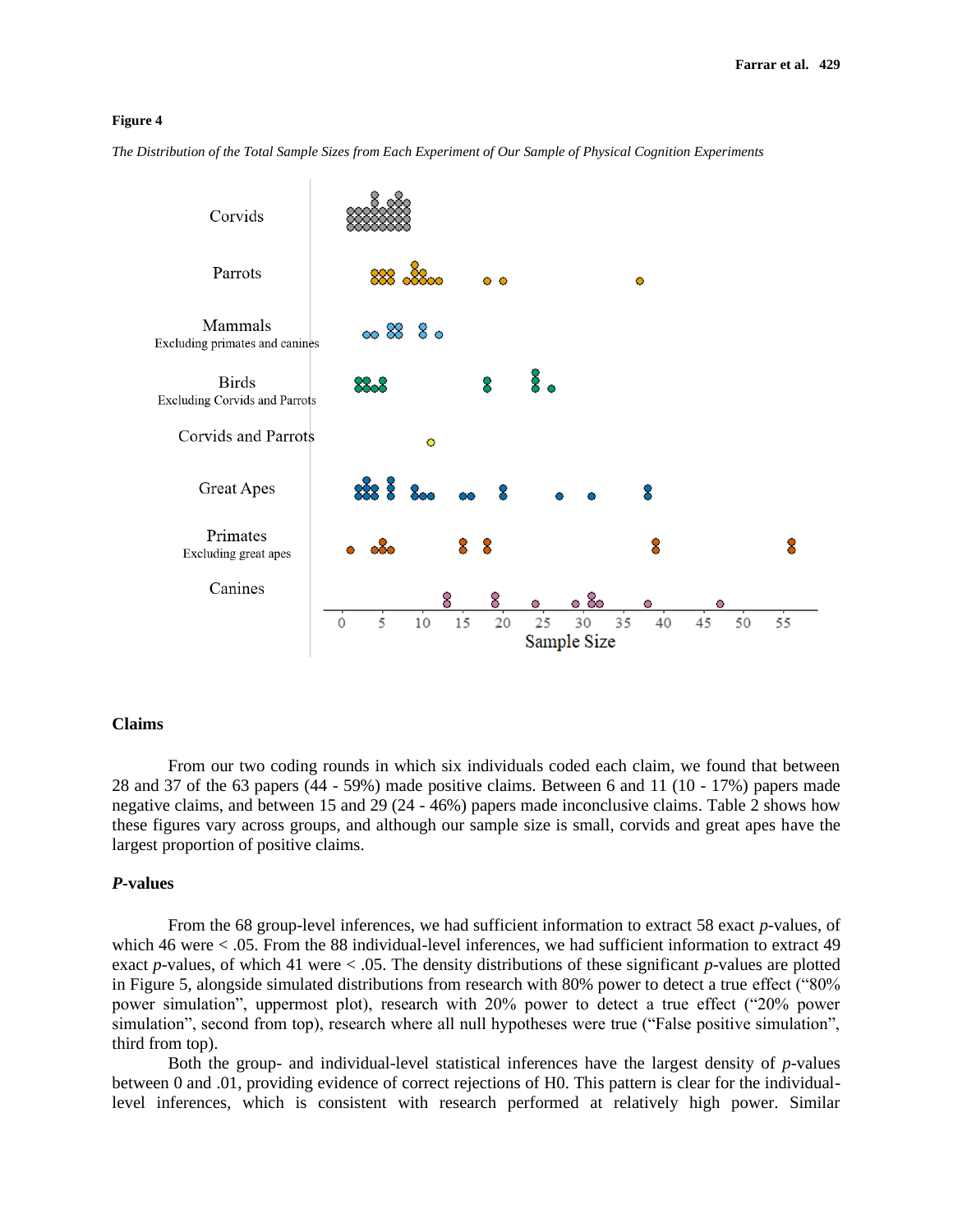distributions, albeit with slightly larger p-values for the individual inferences, were observed when we reperformed the robustness analysis using the data from the second coder, when they disagreed with the primary and third coders, and are plotted in Figure 6.

#### **Table 2**

*The Number of Each Type of Claim (Positive, Negative or Inconclusive) Made in the Sample of Physical Cognition Papers, by Study Group*

| Group                                         | <b>Positive</b> | <b>Negative</b> | <b>Inconclusive</b> |
|-----------------------------------------------|-----------------|-----------------|---------------------|
| Great Apes                                    | 7:4             | 1;0             | 4;8                 |
| Primates<br>Excluding great apes              | 4:4             | 1; 1            | 2; 2                |
| Canines                                       | 4; 2            | 1; 1            | 2:4                 |
| Mammals<br>Excluding primates and canines     | 3; 2            | 1;0             | 1; 3                |
| Corvids                                       | 12:9            | 0:0             | 3; 6                |
| Parrots                                       | 4; 4            | 4; 2            | 1; 3                |
| Parrots and Corvids                           | 0; 0            | 0:0             | 1; 1                |
| <b>Birds</b><br>Excluding corvids and parrots | 3; 3            | 3:2             | 1; 2                |

*Note*. The first value comes from the first round of coding using the original definitions ( $N = 6$  coders), and the second value from the second round of coding using the tighter definitions ( $N = 6$  coders). The group "Parrots and Corvids" comes from a single paper that studied both groups.

We performed two further exploratory analyses with the group-level *p*-values. The upper panel of Figure 7 displays the p-values as a function of sample size, with a red dashed line at *p* = .05, and the area  $.01 < p < .05$  shaded. This graph provides weak evidence for larger sample sizes to produce smaller *p*values, however some very small *p*-values were still reported from studies with small sample sizes. The lower panel of Figure 7 is a histogram of the frequency of different p-values across the range  $0 - .50$ . The number of *p*-values drops appreciably just above .05, suggesting that either some results just above this threshold are unpublished or that the *p*-value has been deflated to below the threshold.

# **Animals Passing Each Test**

Of the 88 experiments making individual-level inferences, we were able to code the number of individuals who "passed" the experimental test from 87 experiments. In 15 experiments, no (zero) individuals passed the test. In the remaining 72 experiments in which individuals passed the test, the maximum number of individuals passing a test was 17 and the median was 3. The number of individuals passing each test, and the corresponding original sample size are plotted in Figure 8 (top panel). The proportion of animals passing the experimental tests varied substantially between experiments, from 0 individuals in 15 experiments to 1 (all individuals) in 25 experiments. The median proportion of animals passing an experimental test was 0.6 (Figure 8, bottom panel).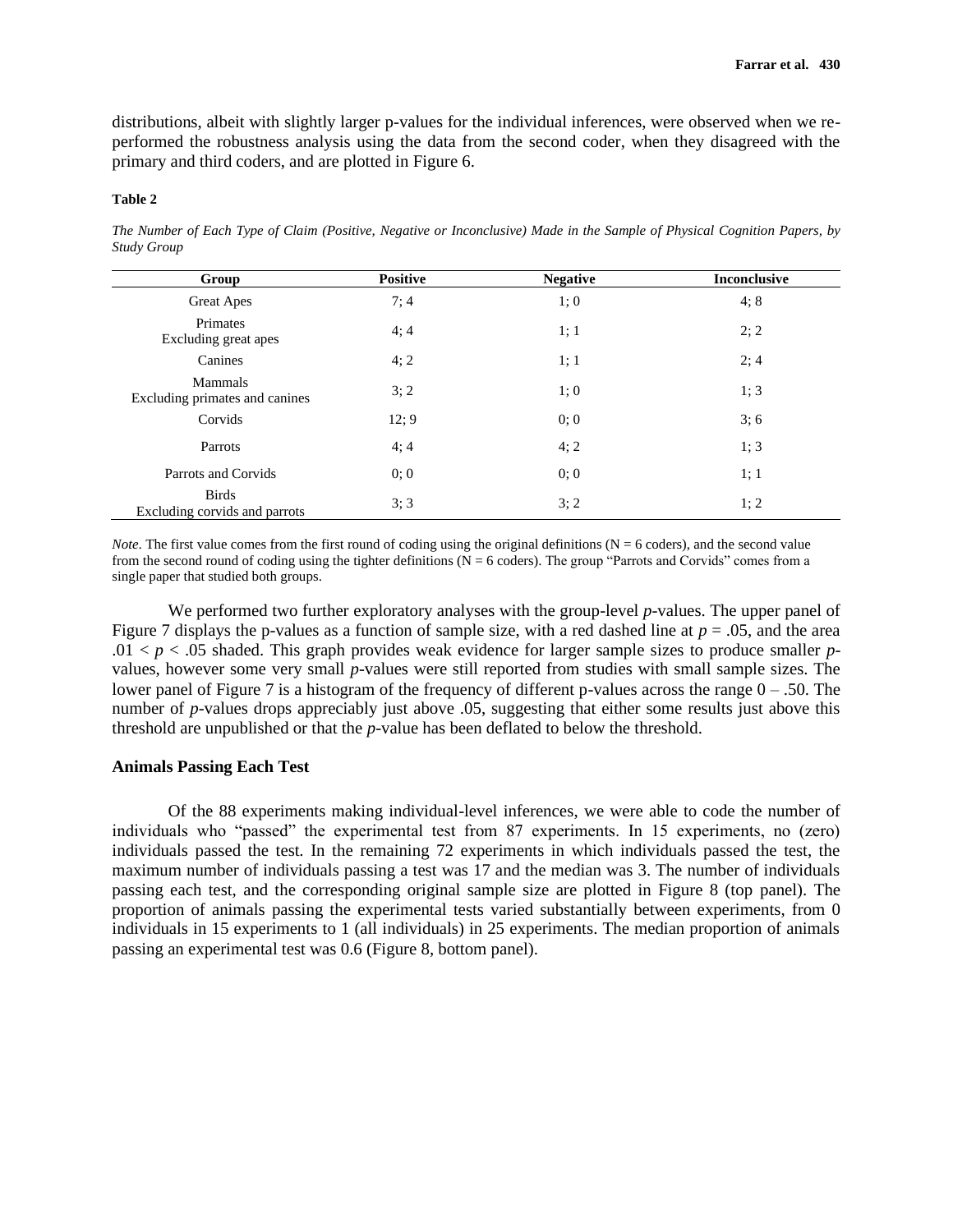*Raincloud Plot of Significant P-Values Observed in Our Physical Cognition Sample and From Simulated Research At Different Statistical Powers* 



*Note*. For the simulated research, H1 was always correct for the research performed with 80% power (uppermost plot), 20% power (second panel from top), and H0 was always correct for the false positive simulation (third from top). The fourth panel from top displays the significant group-level Inferences from our sample of physical cognition research (N=46, Fourth Panel) and the bottom panel displays the significant results from the individual-level inferences from our sample of physical cognition research (N=41, Bottom Panel). The simulations and their density distributions contain 100,000 *p*-values each, however for clarity a random sample of 200 raindrops are presented underneath the density plot.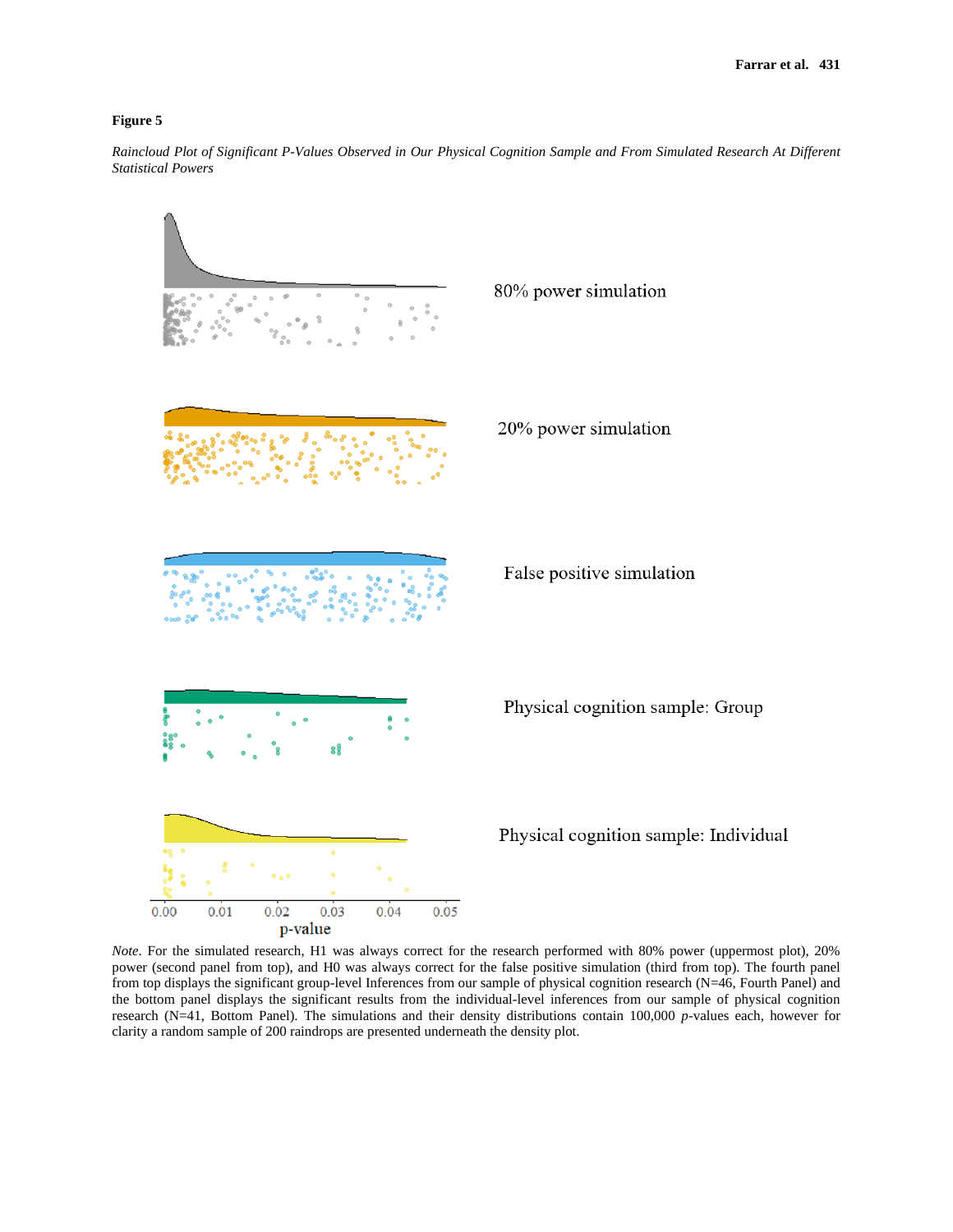*Raincloud Plot of Significant P-Values from the Alternative Statistical Inferences from Our Sample of Physical Cognition Research.*



*Note*. The top three panels display simulated research, and the bottom two the alternative *p*-values from our study. For the simulated research, H1 was always correct for the research performed with 80% power (uppermost plot), 20% power (second panel from top), and H0 was always correct for the false positive simulation (third from top). The fourth panel from top displays the significant group-level Inferences from our sample of physical cognition research (N=46, Fourth Panel) and the bottom panel displays the significant results from the individual-level inferences from our sample of physical cognition research (N=41, Bottom Panel). The simulations and their density distributions contain 100,000 *p*-values each, however for clarity a random sample of 200 raindrops are presented underneath the density plot.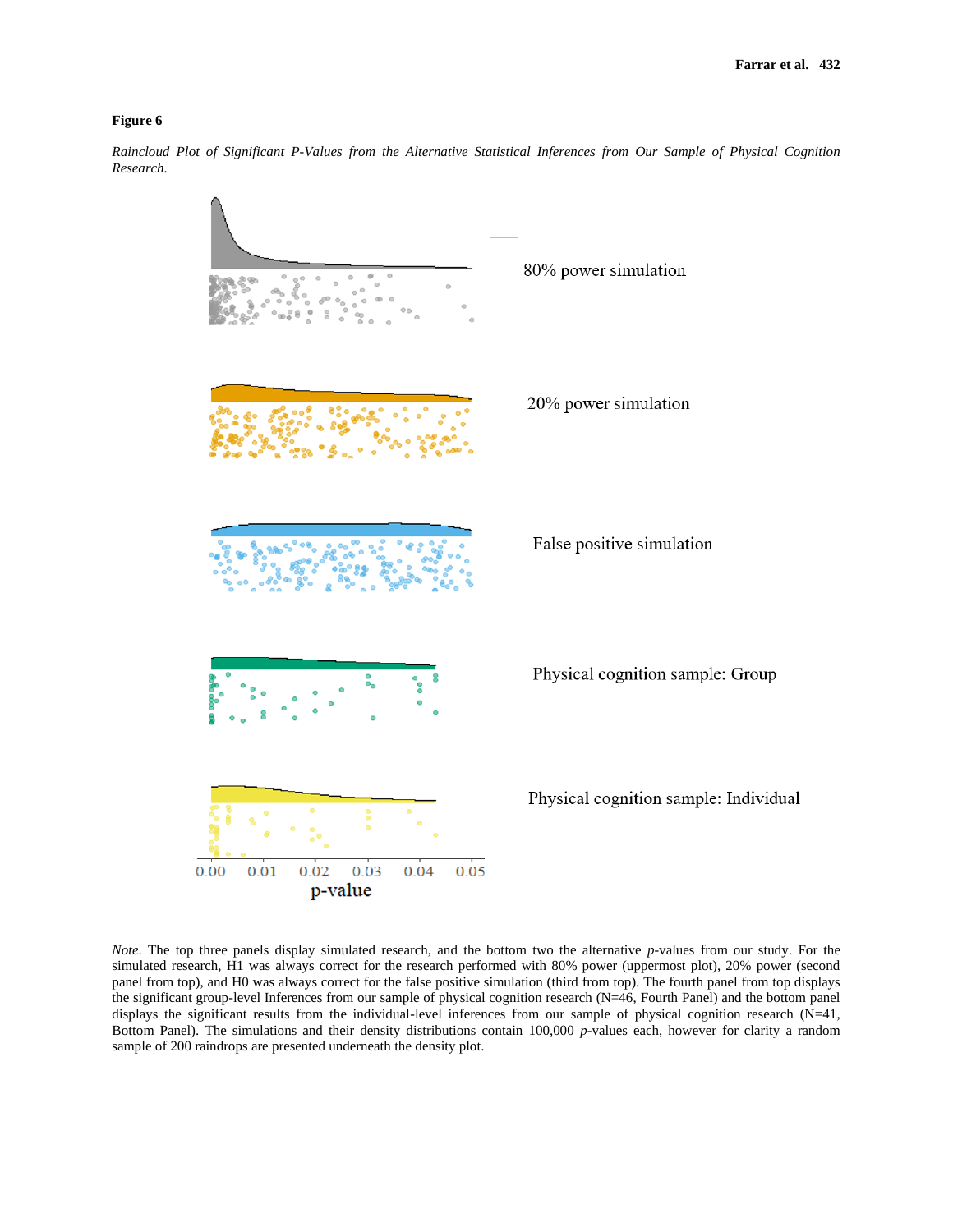*The Distribution of Group p-Values from Our Sample as a Function of Sample Size (Upper Panel), and Frequency (Lower Panel)* 



*Note*. On the upper panel, the x-axis gives the sample size and the y-axis the size of the reported *p*-value. The red dashed line denotes a *p*-value of .05 and the grey shaded denotes the area in which *p*-values fall between .01 and .05. The lower panel shows a histogram of the frequency of different p-values across the range of 0 – .50 (only 2 *p*-values fell between .50 and 1 so we excluded this range for clarity). The x-axis gives the p-values and the y-axis shows the frequency with which they are reported. The red dashed line denotes a *p*-value of .05.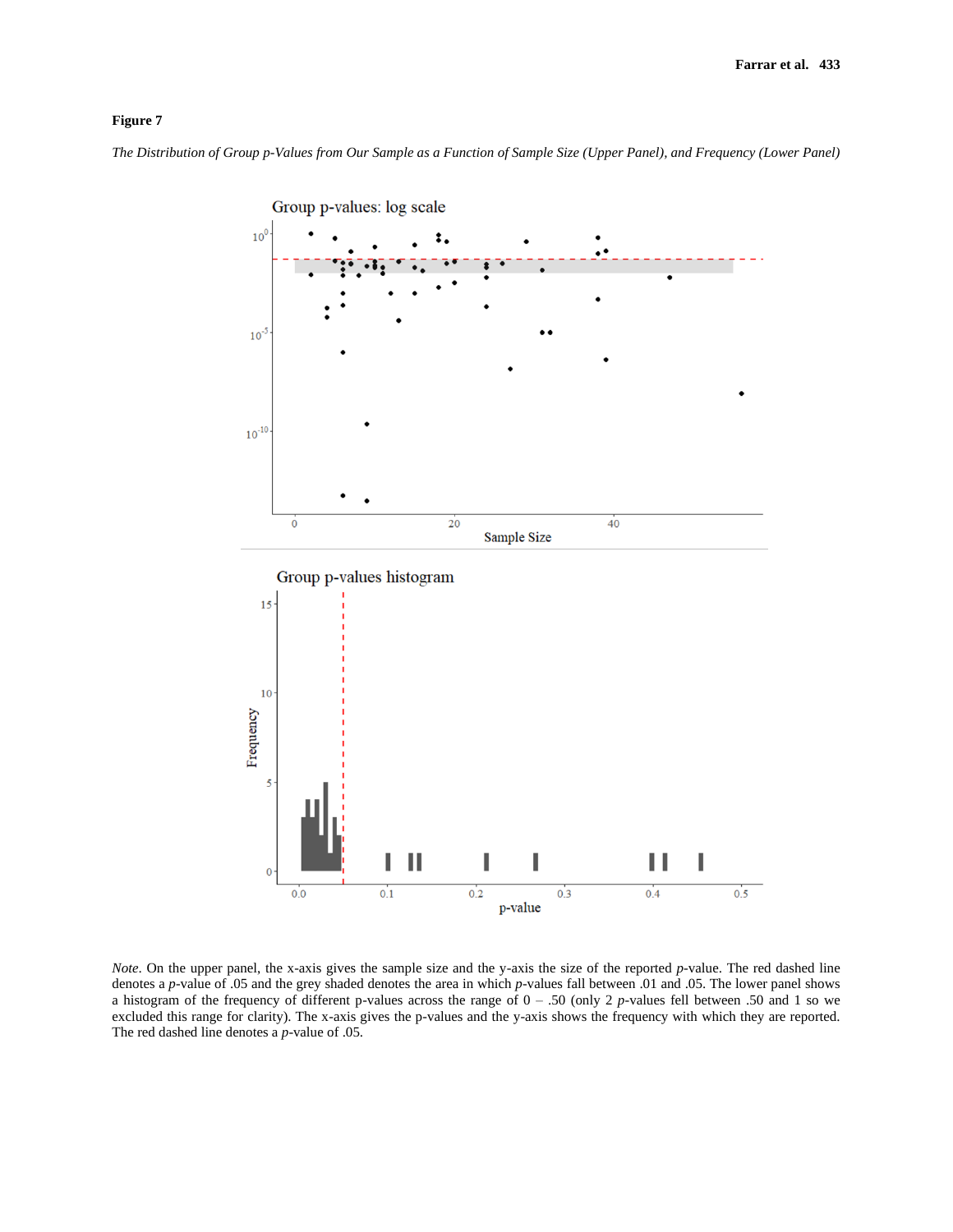*The Number of Animals Passing Each Experimental Test, and the Corresponding Original Sample Size from Our Sample of Physical Cognition Research (Top Panel). The Proportion of Animals Passing the Test in Each Experiment from Our Sample of Physical Cognition Research (Bottom Panel).* 



#### **Discussion**

In this study, we collected data on the types of claims and statistical inferences used in a sample of physical cognition papers. Our sample contained some, but far from all, task formats used in animal physical cognition research: 14 variants of the trap tube task, 13 other tool use tasks, 11 means-end, contact and sting pulling tasks, 9 object choice, object tracking and object permanence tasks, 5 access tasks, 3 studies used the physical tests from the Primate Cognition Test Battery, 3 support problems, 2 examined how birds choose nest building material, 1 paper tested dogs' understanding of solidity, 1 investigated tool manufacturing in crows and 1 investigated both means-end understanding and tool use in lemurs. Moreover, these tasks were not randomly sampled. As we used the search terms "physical cognition," "folk physics" and "trap-tube" variations, specific findings or authors may be overrepresented – for example, some authors may be more likely to use the phrase "folk physics" than others, and some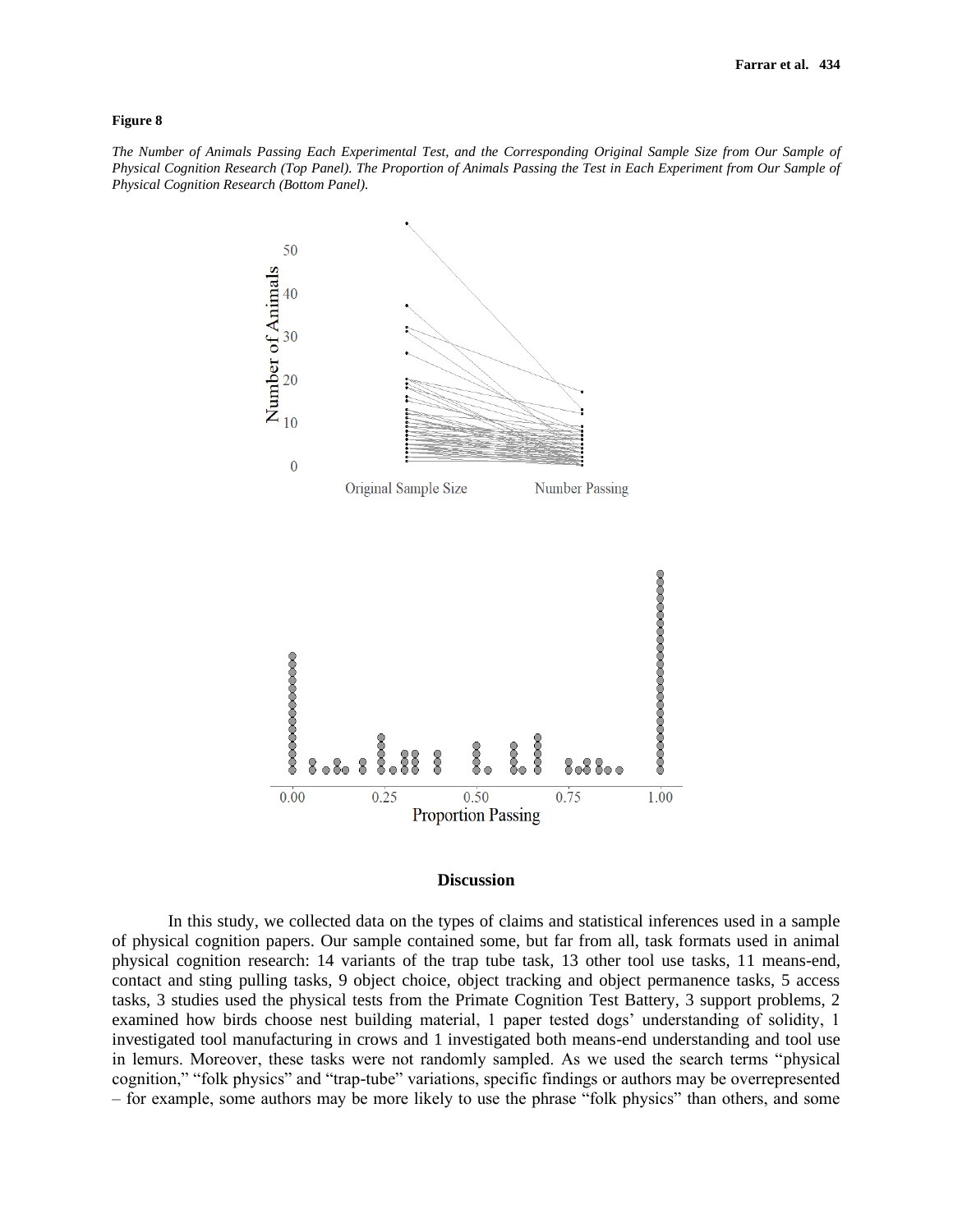not included at all (although no author was represented more than five times across our sample). Because of these sampling biases, the exact numbers for many of our measures are unlikely to be accurate representations of the field as a whole; however, the data provide patterns that are relevant to some general features of the literature.

## **Statistical Design**

# *Sample Size and Biological Unit of Interest*

In line with previous reports of sample sizes in animal cognition research and comparative psychology (Craig & Abramson, 2018; Many Primates et al., 2019), we found that many experiments tested fewer than 10 animals, with a median of 7. However, we found sample sizes of greater than 20 for several species, for example, Kittler et al. (2018) tested 57 lemurs of three different species, Duranton et al. (2015) tested 47 dogs, and Joly et al. (2017) tested a total of 39 macaques of four different species. Our sample also did not include some experiments with very large sample sizes, such as Herrmann et al. (2007) who tested 107 chimpanzees and 32 orangutans on the Primate Cognition Test Battery, because the abstract, title or key-words of the paper did not include the terms "physical cognition," "folk physics" or "trap-tube."

Across the 116 experiments, 40 experiments included both group- and individual-level inferences in support of their claims, 28 used only group-level inferences and 48 only individual-level inferences. Hence, most experiments (88) focused, at least in part, on individual animals' performances, consistent with suggestions that this is the appropriate level of analysis for many psychological theories (Barlow  $\&$ Nock, 2009; Skinner, 1956; Smith & Little, 2018). However, focusing on the individual animal does not always resolve problems with small sample sizes. If only a small proportion of individuals will "pass" a test of physical cognition, then studies with small sample sizes risk missing such individuals altogether. We found that, in 13 experiments, between 1% and 25% of the sample passed the test at hand (Figure 8), showing that small sample sizes can still be a concern, even if researchers focus their statistical analyses on the individual.

# *Publication Bias and Statistical Reliability*

Depending on our definition of positive, inconclusive, and negative claims, between 44% and 59% of our sample made positive claims, between 24% and 46% made inconclusive claims, and between 10% and 17% made negative claims. There was therefore no universal bias towards clearly positive claims in our sample and, given that our sample represented a host of major animal cognition journals, this finding might generalize to animal cognition research. However, we also found a noticeable drop in *p*-values just above the significance threshold for group-level inferences, which is, by definition, a marker of publication bias. Taken together, this suggests that, while it has been possible to publish negative and inconclusive results in physical cognition research, publication bias may still be an issue for the field. Importantly, the presence of publication bias likely interacts with researchers and research groups, with some being more likely to publish negative findings than others. Any literature-wide analysis, like our own, does not account for this interaction, and therefore may miss patterns of publication bias. However, a large proportion of positive and inconclusive claims, such as with corvids and great apes in our sample, does not mean that publication bias is present; it is also consistent with the animals genuinely performing well on most tasks. Estimating publication bias will therefore require a mix of research methods, such as survey measures, getting direct access to unpublished data or following-up on registered studies (Franco et al., 2014), in addition to the methods we have used here. Such methods will be most effective when they focus on narrow research questions and sufficient data are collected to examine individual research groups, editors, and journals.

Rather than providing strong evidence about publication bias and statistical reliability in physical cognition research, our descriptive analysis illustrates one type of method that could provide such data in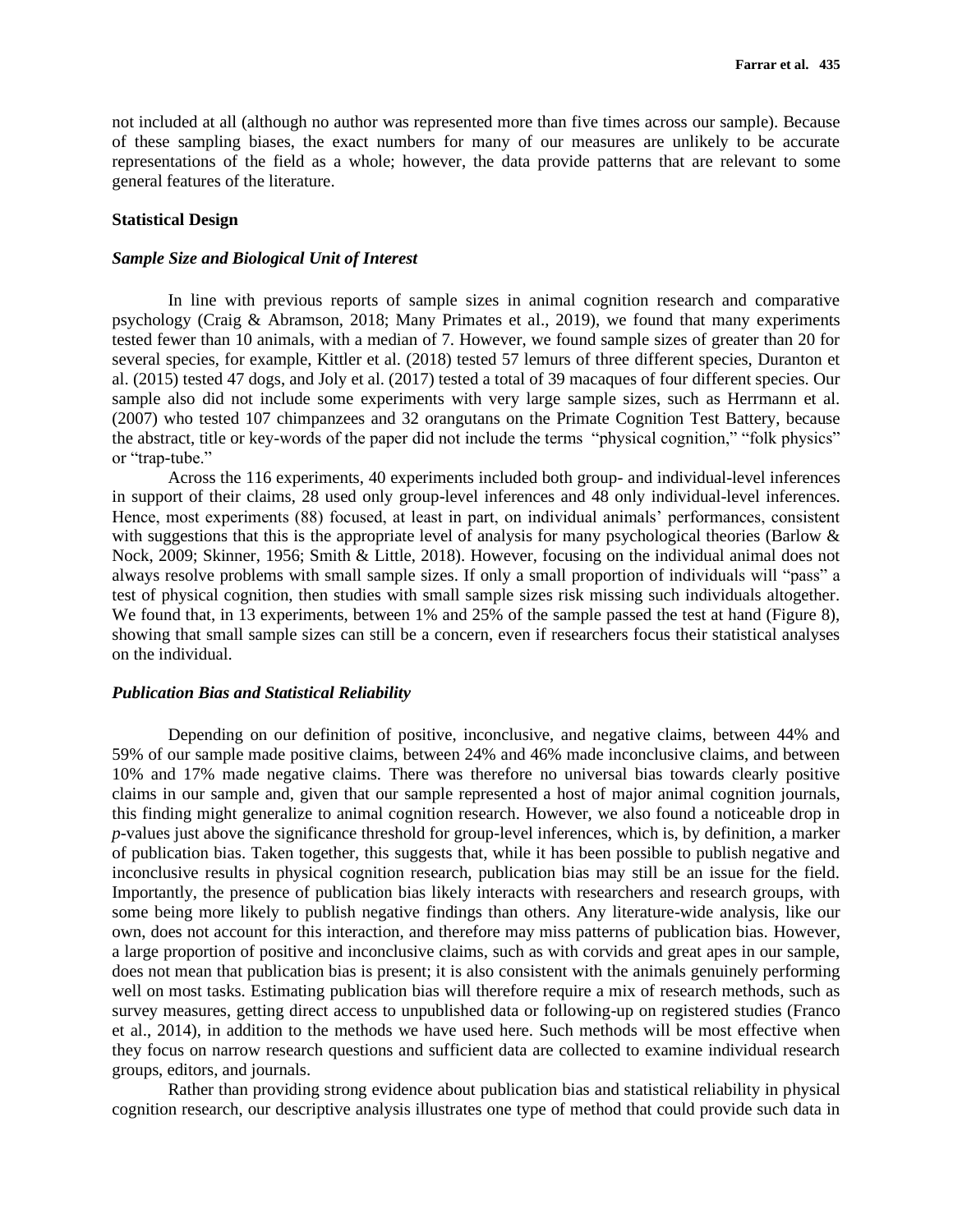the future. In our sample, the *p*-value distribution from the individual-level inferences was consistent with relatively high-powered tests at the individual-level. This was less of the case for the group-level inferences, which appeared more consistent with a mixture of high and low-powered tests and suggests that some effect sizes may be overestimated, and hence difficult to replicate (Farrar et al., 2020; Hedges, 1984). We could not perform formal *p*-curve analyses with our data because *p*-curve analyses, to be effective, require i) independent data points; whereas we included multiple experiments from the same studies, and ii) the same hypothesis to be tested; whereas our sample included many different tests in many different species.

# **Methodological Concerns and Future Research into Statistical Reliability and Publication Bias in Comparative Cognition**

Our analysis indicates that even though negative and inconclusive reports have been published in animal physical cognition research, publication bias likely still influences the validity of the published literature. However, more importantly, the challenges we faced in the current study highlight general problems that studies attempting to quantify publication biases and statistical reliability in animal cognition will face.

# *Sampling and Level of Analysis*

The generalizability of our findings is limited by our sampling method - a keyword search for terms sometimes used by researchers studying physical cognition ("physical cognition" and "folk physics"), which we biased further through adding the search term "trap tube." Future research may wish to generate more comprehensive search terms to cover the population of studies in a research area or take a random sample of articles from across animal behavior and animal cognition journals. This will provide more comprehensive data on the statistical design of experiments. However, it is uncertain whether collecting more, and more representative, data is the best strategy for assessing statistical reliability using the methods we trialed here. *P*-distribution analyses, for example, are most valid when used to assess a family of research testing the same or very similar hypotheses (Simonsohn et al., 2014), and publication bias may be best viewed at the level of the individual research group, or journal. To address the prevalence of publication bias and the statistical reliability of animal cognition research, we suggest that researchers focus on generating high quality data across narrow domains, rather than data spread thinly across many different topics.

# *Definitions and Reliability*

The inter-rater reliabilities of our measures were low, specifically when researchers assessed the level of a claim, which we attempted to categorize as positive, inconclusive, or negative, and the text of the main statistical inferences supporting these claims. Currently, it is unclear to us what "good" interrater reliability scores will be for our questions, and while it should be possible to increase the inter-rater reliability through greater training and feedback for coders, or through more prescriptive definitions, we believe if such measures were used to generate near 100% inter-rater reliabilities, this would reduce the measures' validities (Penders et al., 2019). In particular, we view the claim levels (positive, inconclusive or negative) as somewhat more like a survey measure than rote data extraction. However, it is clear that our definitions can be improved, and this may be achieved through generating more continuous measurement scales through a larger number of ordinal categories, or a 0-100 scale, or through using additional categories, such as splitting inconclusive into categories such "mixed-evidence" and "methodological problems." While the validity and reliability of measures like the ones we used are being explored, researchers may be able to increase the robustness of their conclusions through using heterogeneous methods, for example by using multiple definitions, many coders, and multiverse-type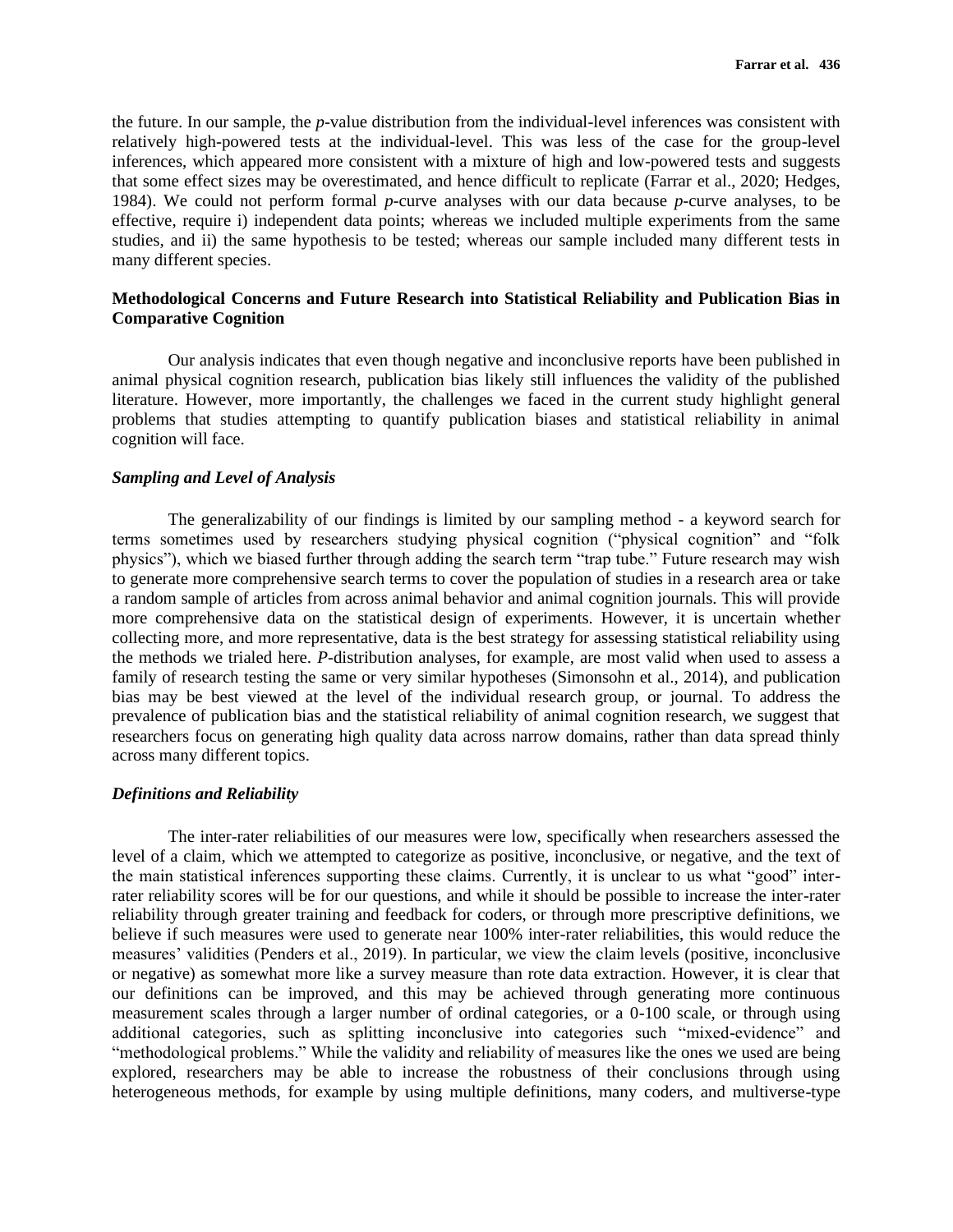analyses. Overall, we believe that projects like our own will provide a valuable thread of information in a wider investigation of publication bias and statistical reliability in comparative cognition. However, further research is needed to establish exactly what these projects should measure, and the reliability and validity of the measurements they provide.

# **Conclusion**

The present study analyzed 116 animal physical cognition experiments from 63 published journal articles. Sample sizes were small on average (median  $= 7$ ), but some studies with larger sample sizes were also observed. Depending on the definitions we used to categorize positive, inconclusive, and negative claims, between 44% and 59% of our sample made positive claims, between 24% and 46% made inconclusive claims, and between 10% and 17% made negative claims. These data suggest that there was no universal bias towards positive results in our sample. Nevertheless, we observed a drop in the frequency of *p*-values reported above the significance level, suggesting the publication bias is still an issue in the field. Our *p*-distribution analysis suggests that researchers are often finding true statistical effects at the individual-level; however, some published group-level effects in animal physical cognition research may be overestimated. Finally, we encountered problems with our sample and the reliability of our measurements and discussed how they could be remedied as part of a larger body of research investigating publication bias and statistical reliability in comparative cognition.

# **Acknowledgments**

We would like to thank Mahmoud Elsherif for comments on the manuscript, and Edward Legg for performing a reproducibility check of our code. BGF was supported by the University of Cambridge BBSRC Doctoral Training Programme (BB/M011194/1). DMA was supported by an MRC Mental Health Data Pathfinder award (MC\_PC\_17209).

# **Author Contributions**

BGF and LO designed the study, with input from all other authors. BGF, DA, JF, JvdM, SP, CAT, AV, and LO collected the data. BGF wrote the original draft, and all authors contributed to interpreting the results and revising the paper.

# **Conflict of Interest Statement**

The authors report no conflicts of interest in the publication of this manuscript.

#### **References**

- Auersperg, A. M. I., Gajdon, G. K., & Huber, L. (2009). Kea (*Nestor notabilis*) consider spatial relationships between objects in the support problem. *Biology Letters*, *5*, 455–458. [https://doi.org/10.1098/rsbl.2009.0114](https://doi.org/10.1038/s41598-017-11400-z)
- Barlow, D. H., & Nock, M. K. (2009). Why can't we be more idiographic in our research? *Perspectives on Psychological Science*, *4*, 19–21[. https://doi.org/10.1111/j.1745-6924.2009.01088.x](https://doi.org/10.1038/s41598-017-11400-z)
- Button, K. S., A Ioannidis, J. P., Mokrysz, C., Nosek, B. A., Flint, J., J Robinson, E. S., & Munafò, M. R. (2013). Power failure: Why small sample size undermines the reliability of neuroscience. *Nature Publishing Group*, *14*, 365–376. [https://doi.org/10.1038/nrn3475](https://doi.org/10.1038/s41598-017-11400-z)
- Craig, D. P. A., & Abramson, C. I. (2018). Ordinal pattern analysis in comparative psychology—A flexible alternative to null hypothesis significance testing using an observation oriented modeling paradigm. *International Journal of Comparative Psychology, 31,* Retrieved from [https://escholarship.org/uc/item/08w0c08s](https://doi.org/10.1038/s41598-017-11400-z)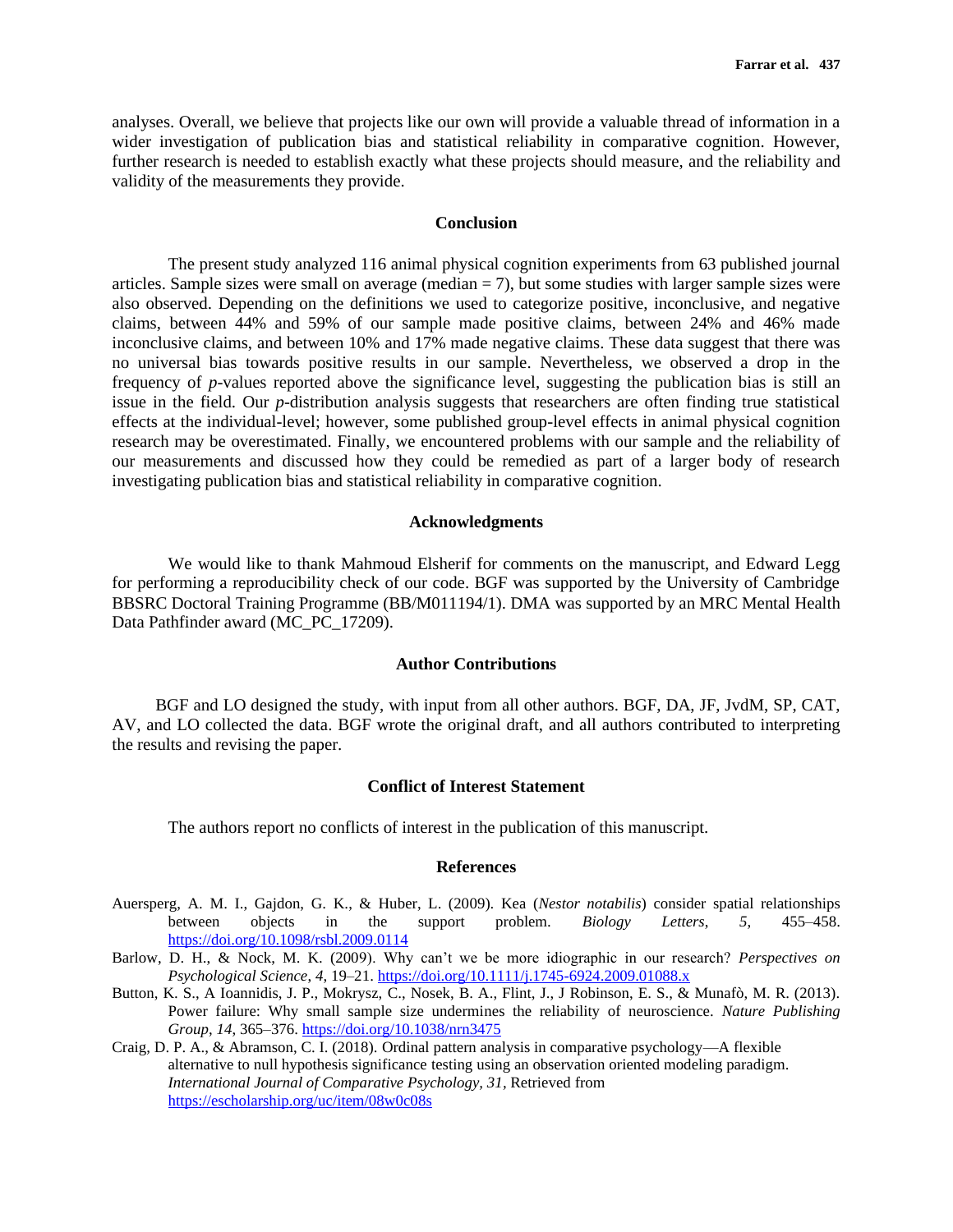- Cumming, G. (2008). Replication and *p* Intervals: *p* Values predict the future only vaguely, but confidence intervals do much better. *Perspectives on Psychological Science*, *3*, 286–300. [https://doi.org/10.1111/j.1745-](https://doi.org/10.1038/s41598-017-11400-z) [6924.2008.00079.x](https://doi.org/10.1038/s41598-017-11400-z)
- Duranton, C., Rödel, H. G., Bedossa, T., & Belkhir, S. (2015). Inverse sex effects on performance of domestic dogs (*Canis familiaris*) in a repeated problem-solving task. *Journal of Comparative Psychology*, *129*, 84–87. [https://doi.org/10.1037/a0037825](https://doi.org/10.1038/s41598-017-11400-z)
- Fanelli, D. (2010). "Positive" results increase down the hierarchy of the sciences. *PLOS ONE*, *5*, Article e10068. [https://doi.org/10.1371/journal.pone.0010068](https://doi.org/10.1038/s41598-017-11400-z)
- Farrar, B. G., Boeckle, M., & Clayton, N. S. (2020). Replications in comparative cognition: What should we expect and how can we improve? *Animal Behavior and Cognition*, *7*, 1–22. [https://doi.org/10.26451/abc.07.01.02.2020](https://doi.org/10.1038/s41598-017-11400-z)
- Fiedler, K., & Prager, J. (2018). The regression trap and other pitfalls of replication science—illustrated by the report of the open science collaboration. *Basic and Applied Social Psychology*, *40*, 115–124. [https://doi.org/10.1080/01973533.2017.1421953](https://doi.org/10.1038/s41598-017-11400-z)
- Fiset, S., & Plourde, V. (2013). Object permanence in domestic dogs (*Canis lupus familiaris*) and gray wolves (*Canis lupus*). *Journal of Comparative Psychology*, *127*, 115–127. [https://doi.org/10.1037/a0030595](https://doi.org/10.1038/s41598-017-11400-z)
- Flis, I. (2019). Psychologists psychologizing scientific psychology: An epistemological reading of the replication crisis. *Theory & Psychology*, *29*, 158–181. [https://doi.org/10.1177/0959354319835322](https://doi.org/10.1038/s41598-017-11400-z)
- Franco, A., Malhotra, N., & Simonovits, G. (2014). Publication bias in the social sciences: Unlocking the file drawer. *Science*, *345*, 1502–1505. [https://doi.org/10.1126/science.1255484](https://doi.org/10.1038/s41598-017-11400-z)
- Ghirlanda, S., & Lind, J. (2017). 'Aesop's fable' experiments demonstrate trial-and-error learning in birds, but no causal understanding. *Animal Behaviour*, *123*, 239–247. [https://doi.org/10.1016/j.anbehav.2016.10.029](https://doi.org/10.1038/s41598-017-11400-z)
- Hedges, L. V. (1984). Estimation of effect size under nonrandom sampling: The effects of censoring studies yielding statistically insignificant mean differences. *Journal of Educational Statistics*, *9*, 61. [https://doi.org/10.2307/1164832](https://doi.org/10.1038/s41598-017-11400-z)
- Helme, A. E., Call, J., Clayton, N. S., & Emery, N. J. (2006). What do bonobos (*Pan paniscus*) understand about physical contact? *Journal of Comparative Psychology*, *120*, 294–302. [https://doi.org/10.1037/0735-](https://doi.org/10.1037/0735-7036.120.3.294) [7036.120.3.294](https://doi.org/10.1037/0735-7036.120.3.294)
- Hennefield, L., Hwang, H. G., Weston, S. J., & Povinelli, D. J. (2018). Meta-analytic techniques reveal that corvid causal reasoning in the Aesop's Fable paradigm is driven by trial-and-error learning. *Animal Cognition*, 21, 1–14.<https://doi.org/10.1007/s10071-018-1206-y>
- Henrich, J., Heine, S. J., & Norenzayan, A. (2010). Most people are not WEIRD. *Nature*, *466*, 29–29. <https://doi.org/10.1038/466029a>
- Herrmann, E., Call, J., Hernàndez-Lloreda, M. V., Hare, B., & Tomasello, M. (2007). Humans have evolved specialized skills of social cognition: The cultural intelligence hypothesis. *Science*, *317*, 1360–1366. <https://doi.org/10.1126/science.1146282>
- Hurlbert, S. H. (1984). Pseudoreplication and the design of ecological field experiments. *Ecological Monographs*, *54*, 187–211.<https://doi.org/10.2307/1942661>
- Joly, M., Micheletta, J., De Marco, A., Langermans, J. A., Sterck, E. H. M., & Waller, B. M. (2017). Comparing physical and social cognitive skills in macaque species with different degrees of social tolerance. *Proceedings of the Royal Society B: Biological Sciences*, *284*, 20162738. <https://doi.org/10.1098/rspb.2016.2738>
- Kittler, K., Kappeler, P. M., & Fichtel, C. (2018). Instrumental problem-solving abilities in three lemur species (*Microcebus murinus, Varecia variegata, and Lemur catta*). *Journal of Comparative Psychology*, *132*, 306–314.<https://doi.org/10.1037/com0000113>
- Lakens, D. (2017a). Equivalence tests: A practical primer for *t* tests, correlations, and meta-analyses. *Social Psychological and Personality Science*, *8*, 355–362.<https://doi.org/10.1177/1948550617697177>
- Lakens, D. (2017b). *Professors are not elderly: Evaluating the evidential value of two social priming effects through p-curve analyses* [Preprint]. PsyArXiv.<https://doi.org/10.31234/osf.io/3m5y9>
- LeBel, E. P., Berger, D., Campbell, L., & Loving, T. J. (2017). Falsifiability is not optional. *Journal of Personality and Social Psychology*, *113*, 254–261.<https://doi.org/10.1037/pspi0000106>
- Many Primates, Altschul, D., Beran, M. J., Bohn, M., Caspar, K., Fichtel, C., Försterling, M., Grebe, N., Hernandez-Aguilar, R. A., Kwok, S. C., Rodrigo, A. M., Proctor, D., Sanchez-Amaro, A., Simpson, E. A., Szabelska, A., Taylor, D., van der Mescht, J., Völter, C., & Watzek, J. (2019). Collaborative open science as a way to reproducibility and new insights in primate cognition research. *Japanese Psychological Review*, *62*, 205- 220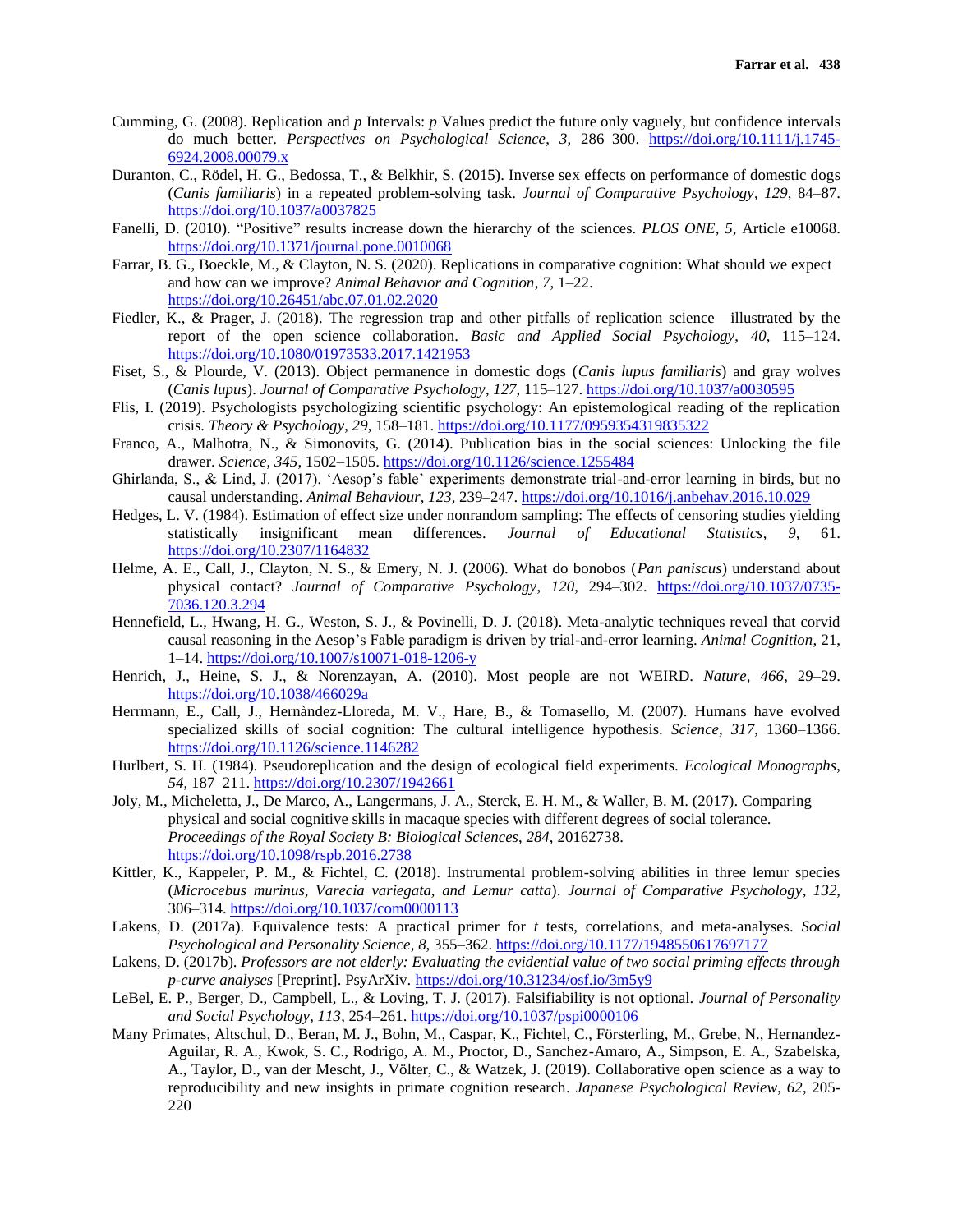- Martin-Ordas, G., Call, J., & Colmenares, F. (2008). Tubes, tables and traps: Great apes solve two functionally equivalent trap tasks but show no evidence of transfer across tasks. *Animal Cognition*, *11*, 423–430. <https://doi.org/10.1007/s10071-007-0132-1>
- McShane, B. B., Gal, D., Gelman, A., Robert, C., & Tackett, J. L. (2019). Abandon statistical significance. *The American Statistician*, *73*, 235–245[. https://doi.org/10.1080/00031305.2018.1527253](https://doi.org/10.1080/00031305.2018.1527253)
- Müller, C. A., Riemer, S., Range, F., & Huber, L. (2014). Dogs' use of the solidity principle: Revisited. *Animal Cognition*, *17*, 821–825.<https://doi.org/10.1007/s10071-013-0709-9>
- Nissen, S. B., Magidson, T., Gross, K., & Bergstrom, C. T. (2016). Publication bias and the canonization of false facts. *ELife*, *5*, Article e21451.<https://doi.org/10.7554/eLife.21451>
- Open Science Collaboration, O. S. (2015). Estimating the reproducibility of psychological science. *Science, 349*, Article aac4716[. https://doi.org/10.1126/science.aac4716](https://doi.org/10.1126/science.aac4716)
- Penders, B., Holbrook, J. B., & de Rijcke, S. (2019). Rinse and repeat: Understanding the value of replication across different ways of knowing. *Publications*, *7*, 52.<https://doi.org/10.3390/publications7030052>
- Povinelli, D. J. (2000). *Folk physics for apes: The chimpanzee's theory of how the world works*. Oxford University Press.
- Simonsohn, U., Nelson, L. D., & Simmons, J. P. (2014). P-curve: A key to the file-drawer. *Journal of Experimental Psychology: General*, *143*, 534–547[. https://doi.org/10.1037/a0033242](https://doi.org/10.1037/a0033242)
- Skinner, B. F. (1956). A case history in scientific method. *American Psychologist*, *11*, 221–233. <https://doi.org/10.1037/h0047662>
- Smith, P. L., & Little, D. R. (2018). Small is beautiful: In defense of the small-N design. *Psychonomic Bulletin & Review*, *25*, 2083–2101.<https://doi.org/10.3758/s13423-018-1451-8>
- St Clair, J. J. H., & Rutz, C. (2013). New Caledonian crows attend to multiple functional properties of complex tools. *Philosophical Transactions of the Royal Society B: Biological Sciences*, *368*, 20120415. <https://doi.org/10.1098/rstb.2012.0415>
- Sterling, T. D. (1959). Publication decisions and their possible effects on inferences drawn from tests of significance—or vice versa. *Journal of the American Statistical Association*, *54*, 30–34. <https://doi.org/10.1080/01621459.1959.10501497>
- Stevens, J. R. (2017). Replicability and reproducibility in comparative psychology. *Frontiers in Psychology*, *8*, 862. <https://doi.org/10.3389/fpsyg.2017.00862>
- Tia, B., Viaro, R., & Fadiga, L. (2018). Tool-use training temporarily enhances cognitive performance in long-tailed macaques (*Macaca fascicularis*). *Animal Cognition*, *21*, 365–378. [https://doi.org/10.1007/s10071-018-](https://doi.org/10.1007/s10071-018-1173-3) [1173-3](https://doi.org/10.1007/s10071-018-1173-3)
- Visalberghi, E., & Limongelli, L. (1994). Lack of comprehension of cause-effect relations in tool-using capuchin monkeys (*Cebus apella*). *Journal of Comparative Psychology*, *108*, 15–22. [https://doi.org/](https://doi.org/%2010.1037/0735-7036.108.1.15) 10.1037/0735- [7036.108.1.15](https://doi.org/%2010.1037/0735-7036.108.1.15)
- Zwaan, R. A., Etz, A., Lucas, R. E., & Donnellan, M. B. (2018). Making replication mainstream. *Behavioral and Brain Sciences*, *41*, Article e120[. https://doi.org/10.1017/S0140525X17001972](https://doi.org/10.1017/S0140525X17001972)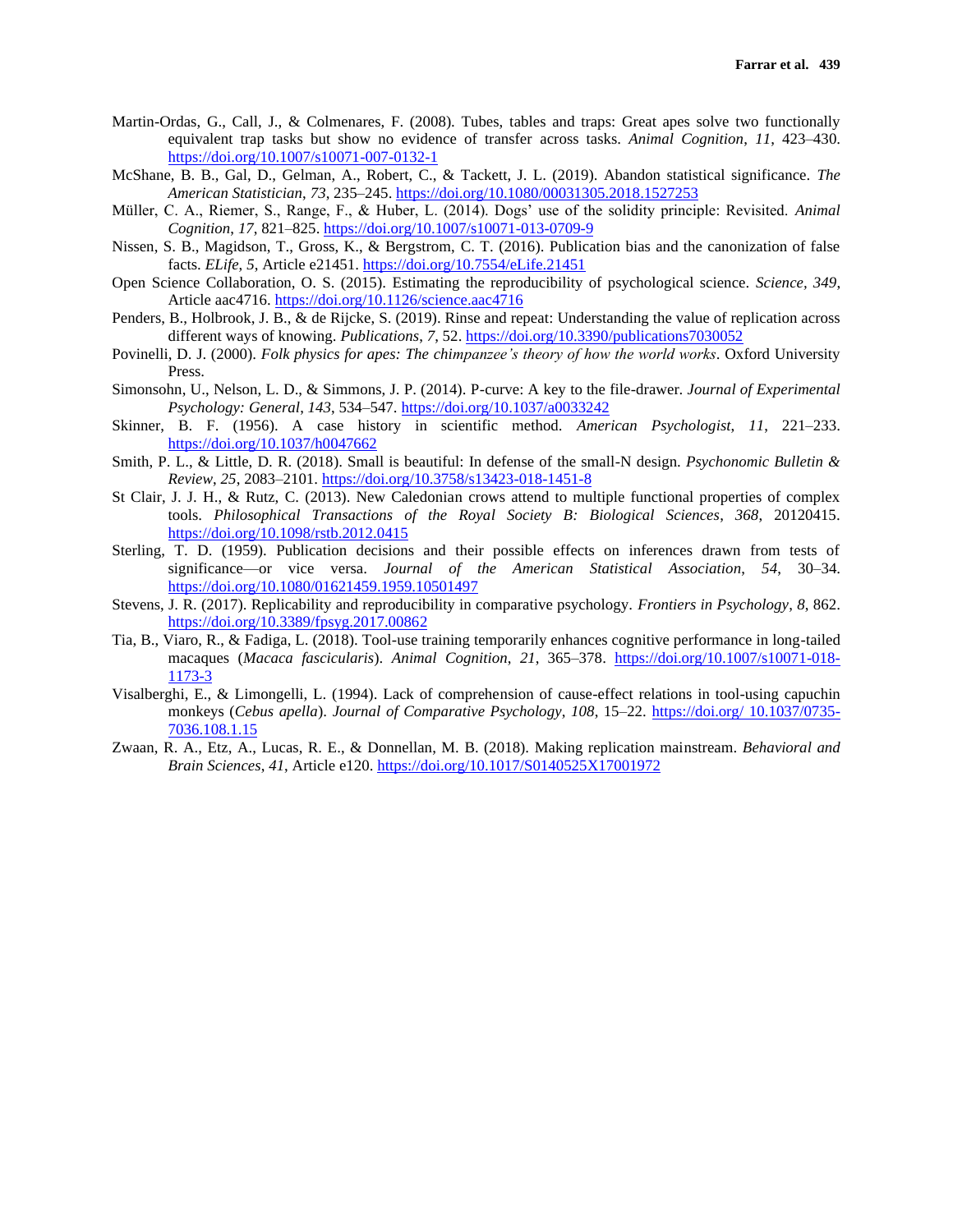## **Appendix A: Journals and references of the papers from which data were extracted**

#### **Table A1**

*The Journals in which Our Sample of Physical Cognition Papers Were Published*.

| <b>Journal</b>                                                         | <b>Number of Papers</b> |
|------------------------------------------------------------------------|-------------------------|
| Animal Behaviour                                                       | $\overline{7}$          |
| <b>Animal Cognition</b>                                                | 20                      |
| Applied Animal Behaviour Science                                       | 1                       |
| <b>Archives Animal Breeding</b>                                        | 1                       |
| Behaviour                                                              | 5                       |
| <b>Biology Letters</b>                                                 | 2                       |
| Communicative and Integrative Biology                                  | 1                       |
| <b>Current Biology</b>                                                 | $\overline{2}$          |
| <b>Current Zoology</b>                                                 | 1                       |
| Frontiers in Zoology                                                   | 1                       |
| Journal of Comparative Psychology                                      | 10                      |
| Journal of Ethology                                                    | 1                       |
| Journal of Experimental Psychology: Animal Behavior                    | $\overline{2}$          |
| Neurobiology of Aging                                                  | 1                       |
| Philosophical Transactions of the Royal Society B: Biological Sciences | 2                       |
| PloS ONE                                                               | 1                       |
| <b>PNAS</b>                                                            |                         |
| Proceedings of the Royal Society B: Biological Sciences                | 3                       |
| Scientific Reports                                                     | 1                       |

- Amici, F., Cacchione, T., & Bueno-Guerra, N. (2017). Understanding of object properties by sloth bears, *Melursus ursinus ursinus*. *Animal Behaviour*, *134*, 217–222[. https://doi.org/10.1016/j.anbehav.2017.10.028](https://doi.org/10.1016/j.anbehav.2017.10.028)
- Anderson, M. R. (2012). Comprehension of object permanence and single transposition in gibbons. *Behaviour*, *149*, 441–459.<https://doi.org/10.1163/156853912X639769>
- Auersperg, A. M. I., Gajdon, G. K., & Huber, L. (2009). Kea (*Nestor notabilis*) consider spatial relationships between objects in the support problem. *Biology Letters*, *5*, 455–458. <https://doi.org/10.1098/rsbl.2009.0114>
- Auersperg, A. M. I., Gajdon, G. K., & Huber, L. (2010). Kea, Nestor notabilis, produce dynamic relationships between objects in a second-order tool use task. *Animal Behaviour*, *80*, 783–789. <https://doi.org/10.1016/j.anbehav.2010.08.007>
- Auersperg, A. M. I., Huber, L., & Gajdon, G. K. (2011). Navigating a tool end in a specific direction: Stick-tool use in kea (*Nestor notabilis*). *Biology Letters*, *7*, 825–828.<https://doi.org/10.1098/rsbl.2011.0388>
- Auersperg, A. M. I., von Bayern, A. M. P., Gajdon, G. K., Huber, L., & Kacelnik, A. (2011). Flexibility in problem solving and tool use of kea and new caledonian crows in a multi access box paradigm. *PLoS ONE*, *6*, Article e20231[. https://doi.org/10.1371/journal.pone.0020231](https://doi.org/10.1371/journal.pone.0020231)
- Bailey, I. E., Morgan, K. V., Bertin, M., Meddle, S. L., & Healy, S. D. (2014). Physical cognition: Birds learn the structural efficacy of nest material. *Proceedings of the Royal Society B: Biological Sciences*, *281*, 20133225.<https://doi.org/10.1098/rspb.2013.3225>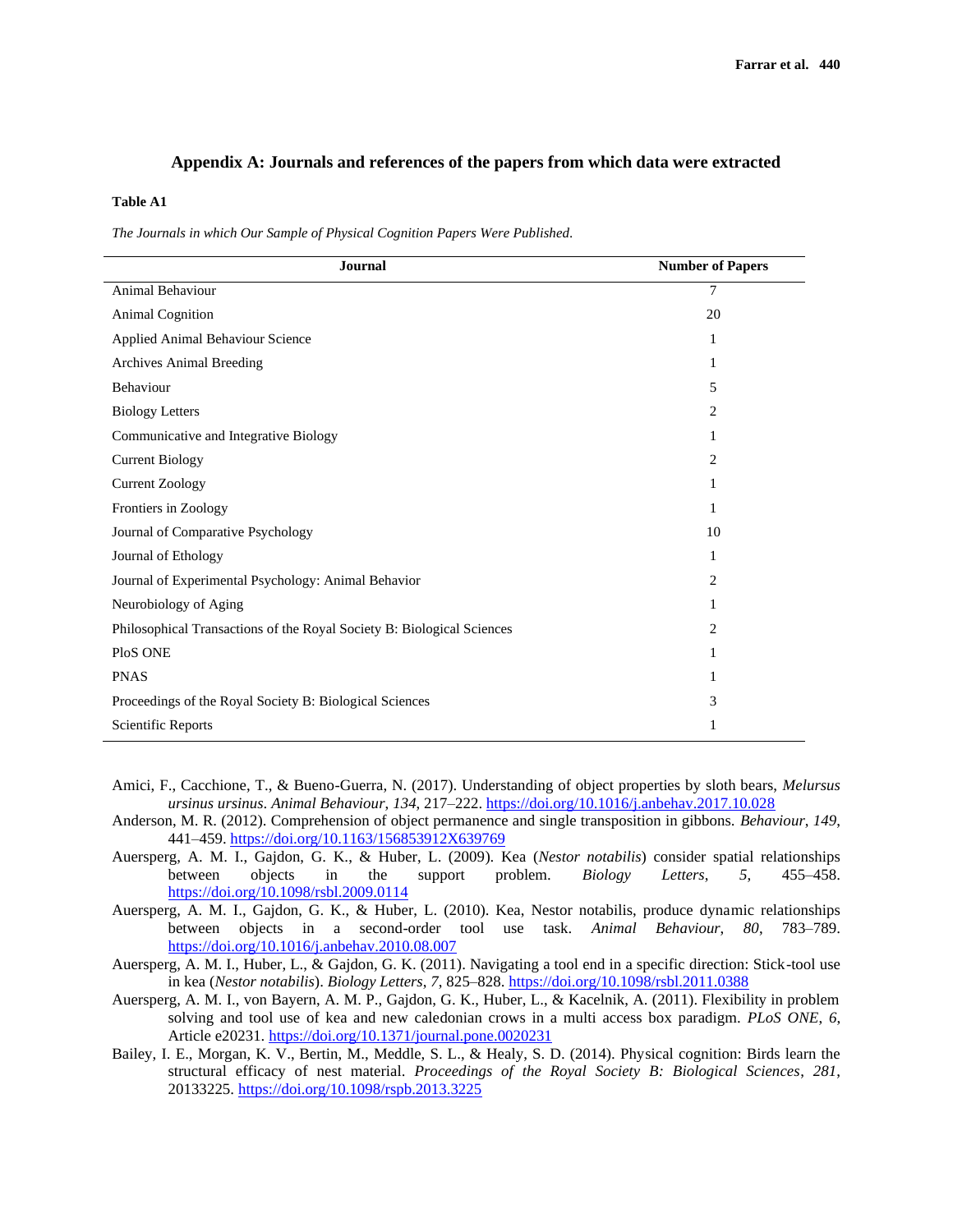- Bird, C. D., & Emery, N. J. (2009). Insightful problem solving and creative tool modification by captive nontoolusing rooks. *Proceedings of the National Academy of Sciences*, *106*, 10370–10375. <https://doi.org/10.1073/pnas.0901008106>
- Briefer, E. F., Haque, S., Baciadonna, L., & McElligott, A. G. (2014). Goats excel at learning and remembering a highly novel cognitive task. *Frontiers in Zoology*, *11*, 20.<https://doi.org/10.1186/1742-9994-11-20>
- Caicoya, Á. L., Amici, F., Ensenyat, C., & Colell, M. (2019). Object permanence in *Giraffa camelopardalis*: First steps in giraffes' physical cognition. *Journal of Comparative Psychology*, *133*, 207–214. <https://doi.org/10.1037/com0000142>
- Chappell, J., & Kacelnik, A. (2004). Selection of tool diameter by New Caledonian crows *Corvus moneduloides*. *Animal Cognition*, *7*, 121–127.<https://doi.org/10.1007/s10071-003-0202-y>
- Cheke, L. G., Bird, C. D., & Clayton, N. S. (2011). Tool-use and instrumental learning in the Eurasian jay (*Garrulus glandarius*). *Animal Cognition*, *14*, 441–455.<https://doi.org/10.1007/s10071-011-0379-4>
- Cook, R. G., & Fowler, C. (2014). "Insight" in pigeons: Absence of means–end processing in displacement tests. *Animal Cognition*, *17*, 207–220.<https://doi.org/10.1007/s10071-013-0653-8>
- Danel, S., von Bayern, A. M. P., & Osiurak, F. (2019). Ground-hornbills (*Bucorvus*) show means-end understanding in a horizontal two-string discrimination task. *Journal of Ethology*, *37*, 117–122. <https://doi.org/10.1007/s10164-018-0565-9>
- Duranton, C., Rödel, H. G., Bedossa, T., & Belkhir, S. (2015). Inverse sex effects on performance of domestic dogs (*Canis familiaris*) in a repeated problem-solving task. *Journal of Comparative Psychology*, *129*, 84–87. <https://doi.org/10.1037/a0037825>
- Fiset, S., & Plourde, V. (2013). Object permanence in domestic dogs (*Canis lupus familiaris*) and gray wolves (*Canis lupus*). *Journal of Comparative Psychology, 127*, 115–127.<https://doi.org/10.1037/a0030595>
- Gaycken, J., Picken, D. J., Pike, T. W., Burman, O. H. P., & Wilkinson, A. (2019). Mechanisms underlying stringpulling behaviour in green-winged macaws. *Behaviour*, *156*, 619–631. [https://doi.org/10.1163/1568539X-](https://doi.org/10.1163/1568539X-00003520)[00003520](https://doi.org/10.1163/1568539X-00003520)
- Gajdon, G. K., Ortner, T. M., Wolf, C. C., & Huber, L. (2013). How to solve a mechanical problem: The relevance of visible and unobservable functionality for kea. *Animal Cognition*, *16*, 483–492. <https://doi.org/10.1007/s10071-012-0588-5>
- Girndt, A., Meier, T., & Call, J. (2008). Task constraints mask great apes' ability to solve the trap-table task. *Journal of Experimental Psychology: Animal Behavior Processes*, *34*, 54–62. [https://doi.org/10.1037/0097-](https://doi.org/10.1037/0097-7403.34.1.54) [7403.34.1.54](https://doi.org/10.1037/0097-7403.34.1.54)
- Helme, A. E., Call, J., Clayton, N. S., & Emery, N. J. (2006). What do bonobos (*Pan paniscus*) understand about physical contact? *Journal of Comparative Psychology*, *120*, 294–302. [https://doi.org/10.1037/0735-](https://doi.org/10.1037/0735-7036.120.3.294) [7036.120.3.294](https://doi.org/10.1037/0735-7036.120.3.294)
- Helme, A. E., Clayton, N. S., & Emery, N. J. (2006). What do rooks (*Corvus frugilegus*) understand about physical contact? *Journal of Comparative Psychology*, *120*, 288–293[. https://doi.org/10.1037/0735-7036.120.3.288](https://doi.org/10.1037/0735-7036.120.3.288)
- Hoffmann, A., Rüttler, V., & Nieder, A. (2011). Ontogeny of object permanence and object tracking in the carrion crow, *Corvus corone*. *Animal Behaviour*, *82*, 359–367.<https://doi.org/10.1016/j.anbehav.2011.05.012>
- Hofmann, M. M., Cheke, L. G., & Clayton, N. S. (2016). Western scrub-jays (*Aphelocoma californica*) solve multiple-string problems by the spatial relation of string and reward. *Animal Cognition*, *19*, 1103–1114. <https://doi.org/10.1007/s10071-016-1018-x>
- Horner, V., & Whiten, A. (2007). Learning from others' mistakes? Limits on understanding a trap-tube task by young chimpanzees (*Pan troglodytes*) and children (*Homo sapiens*). *Journal of Comparative Psychology*, *121*, 12–21.<https://doi.org/10.1037/0735-7036.121.1.12>
- Joly, M., Micheletta, J., De Marco, A., Langermans, J. A., Sterck, E. H. M., & Waller, B. M. (2017). Comparing physical and social cognitive skills in macaque species with different degrees of social tolerance. *Proceedings of the Royal Society B: Biological Sciences*, *284*, 20162738. <https://doi.org/10.1098/rspb.2016.2738>
- Kittler, K., Kappeler, P. M., & Fichtel, C. (2018). Instrumental problem-solving abilities in three lemur species (*Microcebus murinus, Varecia variegata*, and *Lemur catta*). *Journal of Comparative Psychology*, *132*, 306– 314.<https://doi.org/10.1037/com0000113>
- Knaebe, B., Taylor, A. H., Miller, R., & Gray, R. D. (2015). New Caledonian crows (*Corvus moneduloides*) attend to barb presence during pandanus tool manufacture and use. *Behaviour*, *152*, 2107–2125. <https://doi.org/10.1163/1568539X-00003316>
- Krasheninnikova, A., Berardi, R., Lind, M.-A., O'Neill, L., & von Bayern, A. M. P. (2019). Primate cognition test battery in parrots. *Behaviour*, *156*, 721–761.<https://doi.org/10.1163/1568539X-0003549>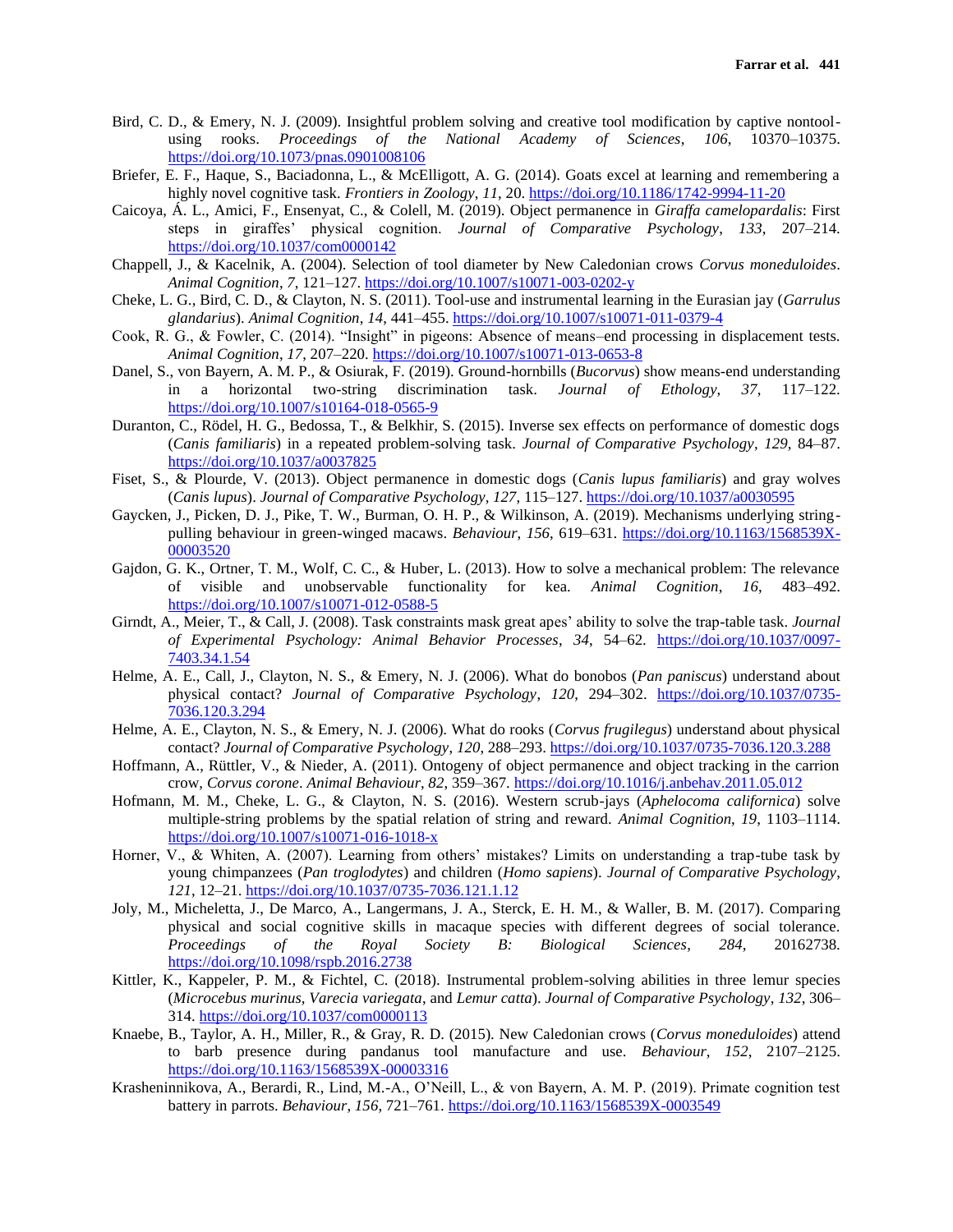- Lacreuse, A., Russell, J. L., Hopkins, W. D., & Herndon, J. G. (2014). Cognitive and motor aging in female chimpanzees. *Neurobiology of Aging*, *35*, 623–632.<https://doi.org/10.1016/j.neurobiolaging.2013.08.036>
- Lampe, M., Bräuer, J., Kaminski, J., & Virányi, Z. (2017). The effects of domestication and ontogeny on cognition in dogs and wolves. *Scientific Reports*, *7*, 11690.<https://doi.org/10.1038/s41598-017-12055-6>
- Liedtke, J., Werdenich, D., Gajdon, G. K., Huber, L., & Wanker, R. (2011). Big brains are not enough: Performance of three parrot species in the trap-tube paradigm. *Animal Cognition*, *14*, 143–149. <https://doi.org/10.1007/s10071-010-0347-4>
- Martin-Ordas, G., Call, J., & Colmenares, F. (2008). Tubes, tables and traps: Great apes solve two functionally equivalent trap tasks but show no evidence of transfer across tasks. *Animal Cognition*, *11*, 423–430. <https://doi.org/10.1007/s10071-007-0132-1>
- Mulcahy, N. J., & Call, J. (2006). How great apes perform on a modified trap-tube task. *Animal Cognition*, *9*, 193– 199.<https://doi.org/10.1007/s10071-006-0019-6>
- Mulcahy, N. J., & Schubiger, M. N. (2014). Can orangutans (*Pongo abelii*) infer tool functionality? *Animal Cognition*, *17*, 657–669.<https://doi.org/10.1007/s10071-013-0697-9>
- Mulcahy, N. J., Schubiger, M. N., & Suddendorf, T. (2013). Orangutans (*Pongo pygmaeus and Pongo abelii*) understand connectivity in the skewered grape tool task. *Journal of Comparative Psychology*, *127*, 109– 113.<https://doi.org/10.1037/a0028621>
- Müller, C. A., Riemer, S., Range, F., & Huber, L. (2014). Dogs' use of the solidity principle: Revisited. *Animal Cognition*, *17*, 821–825.<https://doi.org/10.1007/s10071-013-0709-9>
- Müller, C. A., Riemer, S., Virányi, Z., Huber, L., & Range, F. (2014). Dogs learn to solve the support problem based on perceptual cues. *Animal Cognition*, *17*, 1071–1080.<https://doi.org/10.1007/s10071-014-0739-y>
- Muth, F., & Healy, S. D. (2014). Zebra finches select nest material appropriate for a building task. *Animal Behaviour*, *90*, 237–244[. https://doi.org/10.1016/j.anbehav.2014.02.008](https://doi.org/10.1016/j.anbehav.2014.02.008)
- Nawroth, C., Ebersbach, M., & von Borell, E. (2013). A note on pigs' knowledge of hidden objects. *Archives Animal Breeding*, *56*, 861–872.<https://doi.org/10.7482/0003-9438-56-086>
- Nawroth, C., von Borell, E., & Langbein, J. (2015). Object permanence in the dwarf goat (*Capra aegagrus hircus*): Perseveration errors and the tracking of complex movements of hidden objects. *Applied Animal Behaviour Science*, *167*, 20–26[. https://doi.org/10.1016/j.applanim.2015.03.010](https://doi.org/10.1016/j.applanim.2015.03.010)
- O'Neill, L., Picaud, A., Maehner, J., Gahr, M., & von Bayern, A. M. P. (2019). Two macaw species can learn to solve an optimised two-trap problem, but without functional causal understanding. *Behaviour*, *156*, 691– 720.<https://doi.org/10.1163/1568539X-00003521>
- Painter, M. C., Russell, R. C., & Judge, P. G. (2019). Capuchins (*Sapajus apella*) and squirrel monkeys (*Saimiri sciureus*) fail to attend to the functional spatial relationship between a tool and a reward. *Journal of Comparative Psychology*, *133*, 463–473.<https://doi.org/10.1037/com0000179>
- Pfuhl, G. (2012). Two strings to choose from: Do ravens pull the easier one? *Animal Cognition*, *15*, 549–557. <https://doi.org/10.1007/s10071-012-0483-0>
- Range, F., Hentrup, M., & Virányi, Z. (2011). Dogs are able to solve a means-end task. *Animal Cognition*, *14*, 575– 583.<https://doi.org/10.1007/s10071-011-0394-5>
- Range, F., Möslinger, H., & Virányi, Z. (2012). Domestication has not affected the understanding of means-end connections in dogs. *Animal Cognition*, *15*, 597–607.<https://doi.org/10.1007/s10071-012-0488-8>
- Schubiger, M. N., Kissling, A., & Burkart, J. M. (2016). How task format affects cognitive performance: A memory test with two species of New World monkeys. *Animal Behaviour*, *121*, 33–39. <https://doi.org/10.1016/j.anbehav.2016.08.005>
- Seed, A. M., Call, J., Emery, N. J., & Clayton, N. S. (2009). Chimpanzees solve the trap problem when the confound of tool-use is removed. *Journal of Experimental Psychology. Animal Behavior Processes*, *35*, 23–34. <https://doi.org/10.1037/a0012925>
- Seed, A. M., Tebbich, S., Emery, N. J., & Clayton, N. S. (2006). Investigating physical cognition in rooks, *Corvus frugilegus*. *Current Biology*, *16*, 697–701.<https://doi.org/10.1016/j.cub.2006.02.066>
- Seed, A., Seddon, E., Greene, B., & Call, J. (2012). Chimpanzee 'folk physics': Bringing failures into focus. *Philosophical Transactions of the Royal Society B: Biological Sciences*, *367*, 2743–2752. <https://doi.org/10.1098/rstb.2012.0222>
- St Clair, J. J. H., & Rutz, C. (2013). New Caledonian crows attend to multiple functional properties of complex tools. *Philosophical Transactions of the Royal Society B: Biological Sciences*, *368*, 20120415. <https://doi.org/10.1098/rstb.2012.0415>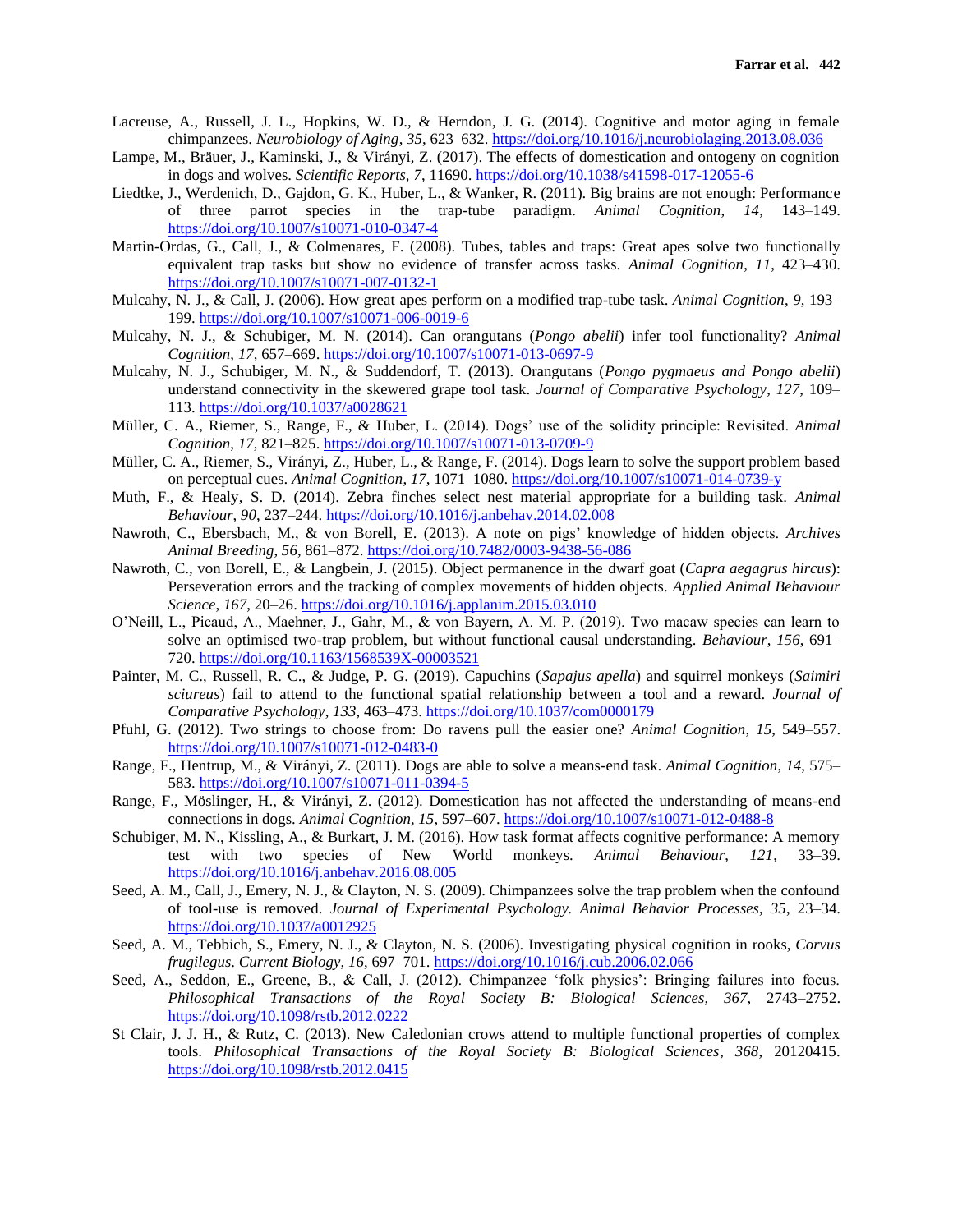- Taylor, A., Roberts, R., Hunt, G., & Gray, R. (2009). Causal reasoning in New Caledonian crows: Ruling out spatial analogies and sampling error. *Communicative & Integrative Biology*, *2*, 311–312. <https://doi.org/10.4161/cib.2.4.8224>
- Taylor, A. H, Hunt, G. R., Medina, F. S., & Gray, R. D. (2009). Do New Caledonian crows solve physical problems through causal reasoning? *Proceedings of the Royal Society B: Biological Sciences*, *276*, 247–254. <https://doi.org/10.1098/rspb.2008.1107>
- Taylor, A. H., Hunt, G. R., Holzhaider, J. C., & Gray, R. D. (2007). Spontaneous metatool use by new Caledonian crows. *Current Biology*, *17*, 1504–1507.<https://doi.org/10.1016/j.cub.2007.07.057>
- Tebbich, S., & Bshary, R. (2004). Cognitive abilities related to tool use in the woodpecker finch, *Cactospiza pallida*. *Animal Behaviour*, *67*, 689–697. <https://doi.org/10.1016/j.anbehav.2003.08.003>
- Tebbich, S., Seed, A. M., Emery, N. J., & Clayton, N. S. (2007). Non-tool-using rooks, *Corvus frugilegus*, solve the trap-tube problem. *Animal Cognition*, *10*, 225–231.<https://doi.org/10.1007/s10071-006-0061-4>
- Tecwyn, E. C., Thorpe, S. K. S., & Chappell, J. (2012). What cognitive strategies do orangutans (*Pongo pygmaeus*) use to solve a trial-unique puzzle-tube task incorporating multiple obstacles? *Animal Cognition*, *15*, 121– 133.<https://doi.org/10.1007/s10071-011-0438-x>
- Teschke, I., Cartmill, E. A., Stankewitz, S., & Tebbich, S. (2011). Sometimes tool use is not the key: No evidence for cognitive adaptive specializations in tool-using woodpecker finches. *Animal Behaviour*, *82*, 945–956. <https://doi.org/10.1016/j.anbehav.2011.07.032>
- Teschke, I., & Tebbich, S. (2011). Physical cognition and tool-use: Performance of Darwin's finches in the two-trap tube task. *Animal Cognition*, *14*, 555–563.<https://doi.org/10.1007/s10071-011-0390-9>
- Tia, B., Viaro, R., & Fadiga, L. (2018). Tool-use training temporarily enhances cognitive performance in long-tailed macaques (*Macaca fascicularis*). *Animal Cognition*, *21*, 365–378. [https://doi.org/10.1007/s10071-018-](https://doi.org/10.1007/s10071-018-1173-3) [1173-3](https://doi.org/10.1007/s10071-018-1173-3)
- van Horik, J. O., & Emery, N. J. (2016). Transfer of physical understanding in a non-tool-using parrot. *Animal Cognition*, *19*, 1195–1203.<https://doi.org/10.1007/s10071-016-1031-0>
- Visalberghi, E., & Limongelli, L. (1994). Lack of comprehension of cause-effect relations in tool-using capuchin monkeys (*Cebus apella*). *Journal of Comparative Psychology*, *108*, 15–22. [https://doi.org/10.1037/0735-](https://doi.org/10.1037/0735-7036.108.1.15) [7036.108.1.15](https://doi.org/10.1037/0735-7036.108.1.15)
- Weir, A. A. S., & Kacelnik, A. (2006). A New Caledonian crow (*Corvus moneduloides*) creatively re-designs tools by bending or unbending aluminum strips. *Animal Cognition*, *9*, 317–334. [https://doi.org/10.1007/s10071-](https://doi.org/10.1038/s41598-017-11400-z) [006-0052-5](https://doi.org/10.1038/s41598-017-11400-z)
- Yocom, A. M., & Boysen, S. T. (2011). Comprehension of functional support by enculturated chimpanzees. *Pan troglodytes*. *Current Zoology*, *57*, 429–440. [https://doi.org/10.1093/czoolo/57.4.429](https://doi.org/10.1038/s41598-017-11400-z)